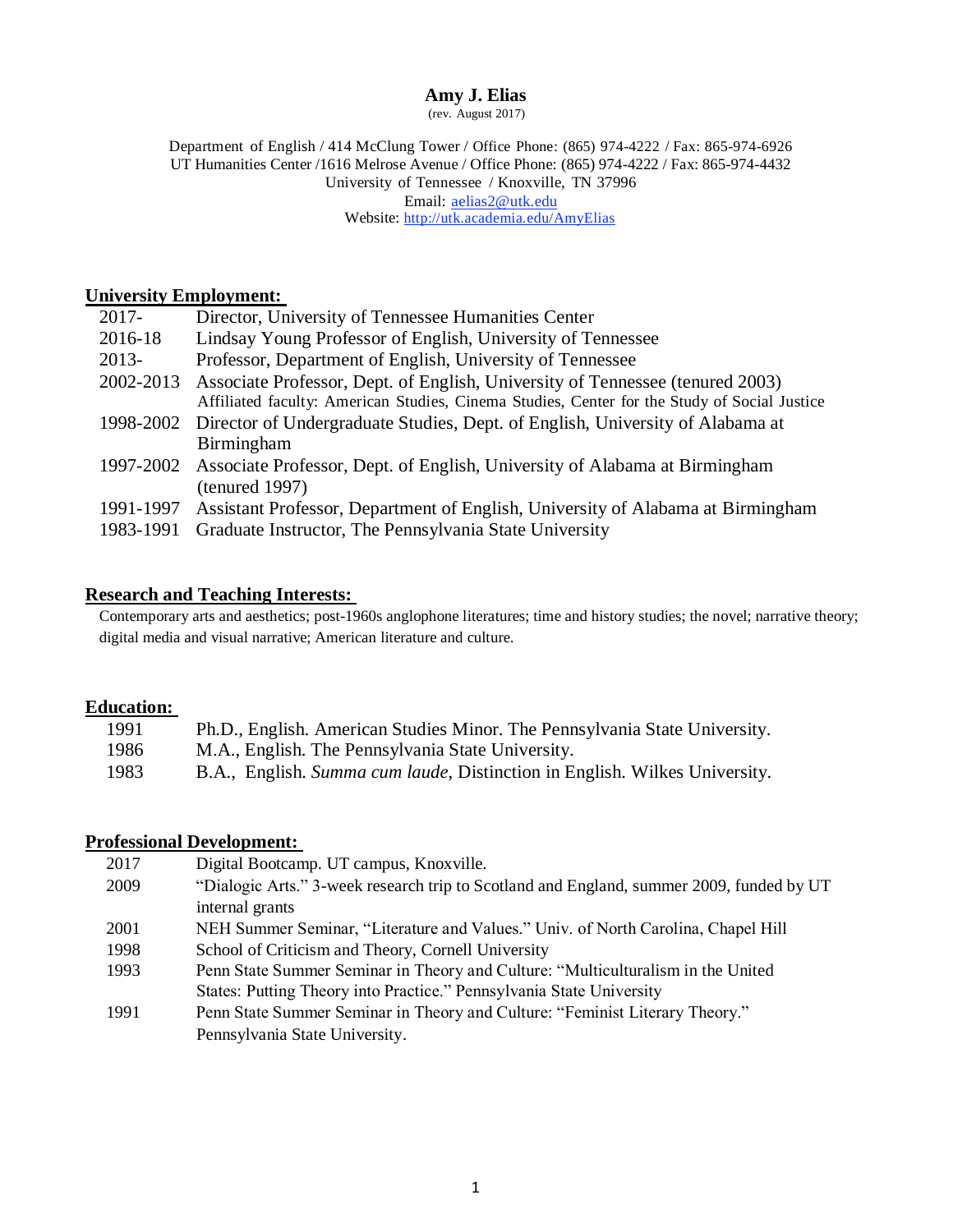### **Editorial Positions**:

Founding co-editor-in-chief, *ASAP/Journal: The Scholarly Journal of The Association for the Study of the Arts of the Present.* Published by the Johns Hopkins University Press. Journal launched in January 2016.

- Podcast with press and editors available at [https://www.press.jhu.edu/journals/asap\\_journal/podcast.html](https://www.press.jhu.edu/journals/asap_journal/podcast.html)
- Council of Editors of Learned Journals 2017 Award for Best New Journal Design

Founding co-editor-in-chief, *ASAP/J*. Online supplement to *ASAP/Journal* featuring book and exhibition reviews and features.<http://asapjournal.com/>

### **Honors, Awards, Grants:**

| UT Office of Research and Engagement, "Dialogues, Region and Nation: A Lecture by J.D. Vance"                                                                                                |
|----------------------------------------------------------------------------------------------------------------------------------------------------------------------------------------------|
|                                                                                                                                                                                              |
| UT Ready for the World grant, "Dialogues, Region and Nation: A Lecture by J.D. Vance" (\$5000)                                                                                               |
| Haines Morris Endowment grant, "Dialogues, Region and Nation: A Lecture by J.D. Vance" (\$4000)                                                                                              |
|                                                                                                                                                                                              |
|                                                                                                                                                                                              |
|                                                                                                                                                                                              |
|                                                                                                                                                                                              |
|                                                                                                                                                                                              |
| UT Department of History grant, "Dialogues, Region and Nation: A Lecture by J.D. Vance" (\$300)                                                                                              |
| UT Department of Classics grant, "Dialogues, Region and Nation: A Lecture by J.D. Vance" (\$200)                                                                                             |
|                                                                                                                                                                                              |
|                                                                                                                                                                                              |
|                                                                                                                                                                                              |
|                                                                                                                                                                                              |
| Haines Morris Endowment grant, "The Futures of Afrofuturism," with Michelle Commander (\$3000)                                                                                               |
| Hodges Better English Fund, "The Futures of Afrofuturism," with Michelle Commander (\$5000)                                                                                                  |
|                                                                                                                                                                                              |
|                                                                                                                                                                                              |
|                                                                                                                                                                                              |
|                                                                                                                                                                                              |
|                                                                                                                                                                                              |
|                                                                                                                                                                                              |
|                                                                                                                                                                                              |
| University of Tennessee Humanities Center Research Fellowship (for academic year 2013-14)                                                                                                    |
| Richard Beale Davis 1/2 time Editorial Research Assistant, Dept. of English (for ASAP/Journal)                                                                                               |
|                                                                                                                                                                                              |
|                                                                                                                                                                                              |
|                                                                                                                                                                                              |
|                                                                                                                                                                                              |
|                                                                                                                                                                                              |
|                                                                                                                                                                                              |
|                                                                                                                                                                                              |
|                                                                                                                                                                                              |
|                                                                                                                                                                                              |
|                                                                                                                                                                                              |
| UT Department of Philosophy grant, "Dialogues, Region and Nation: A Lecture by J.D. Vance"<br>Richard Beale Davis 1/2 time Editorial Research Assistant, Dept. of English (for ASAP/Journal) |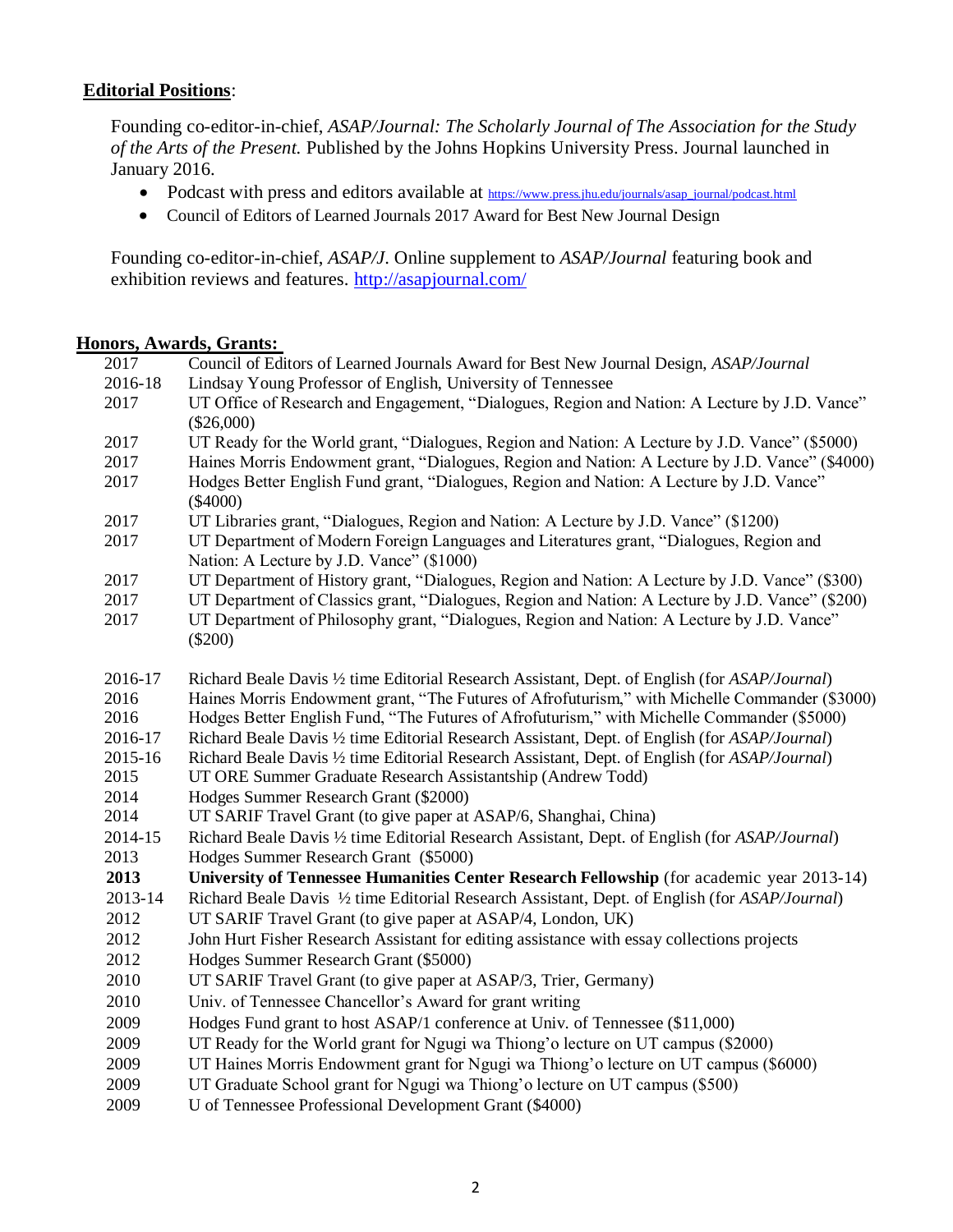- 2009 U of Tennessee, SARIF Foreign Travel Grant (\$2983) 2008 Univ. of Tennessee, John Hurt Fisher Research Assistant (full-time) to launch *ASAP: The Association for the Study of the Arts of the Present* in fall 2009
- 2008 Univ. of Tennessee Chancellor's Award for grant writing
- 2007 Univ. of Tennessee, \$15,000 (Hodges and Haines Morris Endowments), CAAS: Contemporary Arts & Society Speakers Series[.](http://web.utk.edu/~aelias2/organizations/CAAS/CAAS_index.htm) [\[http://web.utk.edu/~aelias2/organizations/CAAS/CAAS\\_index.htm\]](http://web.utk.edu/~aelias2/organizations/CAAS/CAAS_index.htm)
- 2007 Univ. of Tennessee College of Arts and Sciences Senior Teaching Award (\$1000)
- 2007 Council for International Exchange of Scholars (CIES) recommendation, Lecturing Award under 2007-8 Fulbright Program
- 2007 Hodges research release from teaching, spring term, Univ. of Tennessee
- 2005 Hodges Summer Research Grant (\$5000)
- 2002 George and Barbara Perkins Book Award, *Sublime Desire: History and Post-1960s Fiction* by the International Society for the Study of Narrative: "The award, presented annually to the book that makes the most significant contribution to the study of narrative, offers a prize of \$1000 plus a contribution of \$400 toward expenses for the winning author to attend the Narrative Conference where the award will be presented."
- 2001, 1997 UAB School of Arts and Humanities Mini-grants for Teaching Enhancement
- 2000-01 UAB Faculty Research Grant
- 1998-99 UAB Faculty Research Grant
- 1997-98 UAB Faculty Research Grant
- 1997 UAB Senior Nomination, NEH Summer Stipend.
- 1999; 2000, 01, 02 UAB Arts and Humanities Dean's Recognition for Distinguished Contributions to Scholarship
- 1997 UAB Sterne Library Grant (collection enhancement).
- 1992 UAB Faculty Research Grant
- 1990 Penn State Graduate Assistant Outstanding Teaching Award nominee
- 1989-90 Penn State Graduate School Research Fellowship, full tuition, stipend, teaching release.
- 1985-6 Penn State Edwin Earle Sparks Research Fellowship, full tuition, stipend, teaching release.

#### **Publications:**

#### **Monographs:**

*Sublime Desire: History and Post-1960s Fiction*. Baltimore and London: The Johns Hopkins University Press, November 2001. (Parallax: Re-Visions of Culture and Society series) [Winner of Perkins Prize, International Society for the Study of Narrative, 2002. Reviewed in *History and Theory*, *Contemporary Literature, Modern Language Quarterly, South Atlantic Review, Southern Humanities Review, Review of Contemporary Fiction, Symploke, EBR: Electronic Book Review, Pynchon Notes*]

#### In progress:

#### *Dialogue at the End of the World.*

Monograph redefining post-1960s arts theory and practice. Questions the value of dialogue in apocalyptic times and evaluates models of dialogue propounded by the post-1960s arts that posit this value. In progress.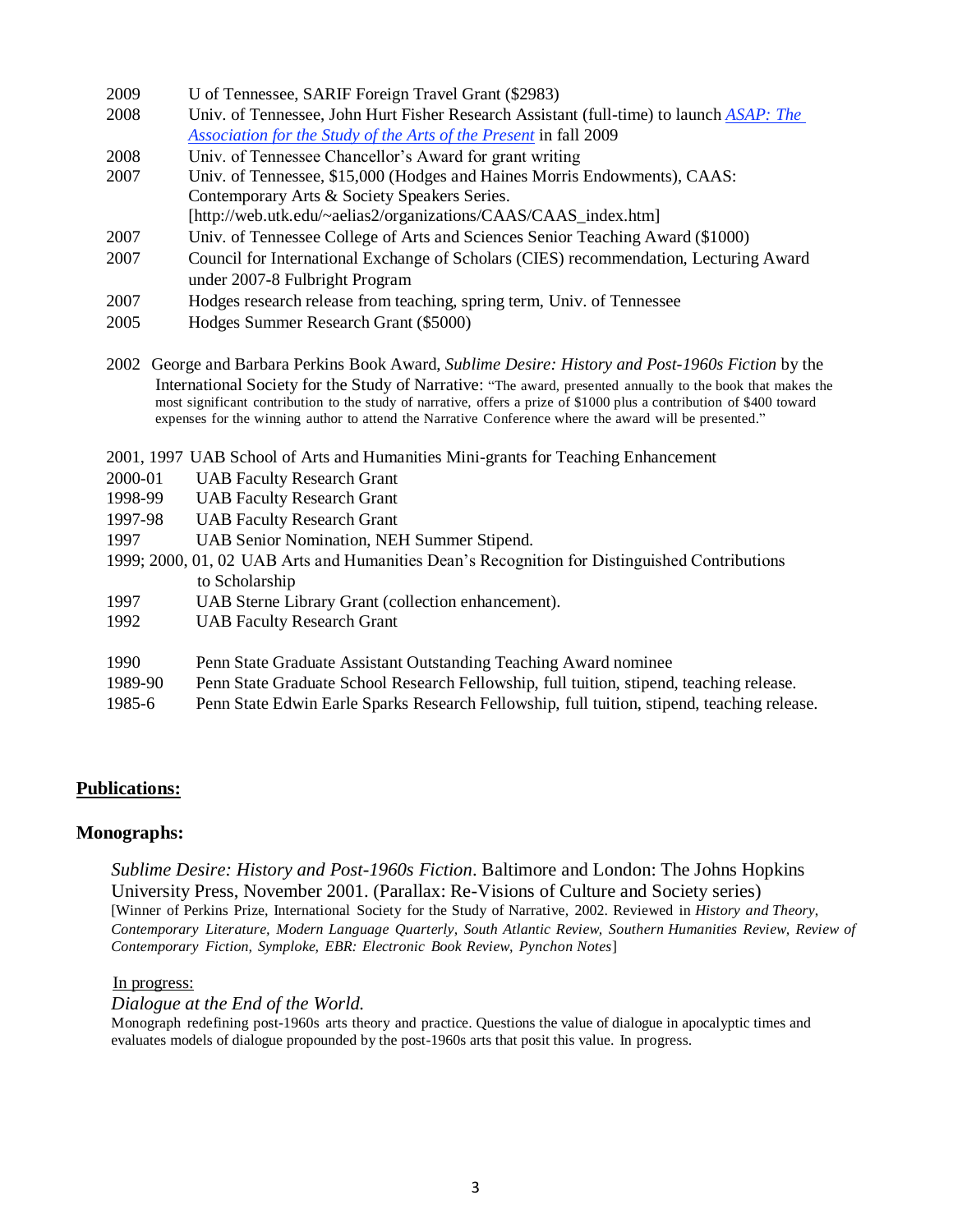### **Edited Volumes:**

*Time: A Vocabulary of the Present*. Eds. Joel Burges and Amy J. Elias. New York: New York University Press, 2016. 20 essays.

*The Planetary Turn: Relationality and Geoaesthetics in the 21st Century*. Eds. Amy J. Elias and Christian Moraru. Evanston, IL: Northwestern University Press, 2015. 12 essays.

### **Edited Journal Issues:**

Sole Special Issue Editor, "Art and the Commons," *ASAP/Journal*, 1.1 (launch issue of journal), January, 2016.

Special Issue Co-editor (with Melissa Lam, Hong Kong; Jonathan P. Eburne, Pennsylvania State University), "Protest." Issue slated for May 2018 publicatioS. In progress.

### **Articles and Book Chapters:**

- Elias, Amy J., Jered Sprecher, and Fred Wilson. "Objects and Identities: An Interview with Fred Wilson." *ASAP/Journal*, 2.1 (January, 2017): 3-28. doi:10.1353/asa.2017.0001
- Elias, Amy J. "Past/Future." *Time: A Vocabulary of the Present*. Eds. Joel Burges and Amy J. Elias. New York: NYU Press, 2016. 35-50.
- Elias, Amy J.; Matthew Hart; David James; Samuel Cohen; Mary Esteve. "Postmodern, Postwar, Contemporary: A Dialogue on the Field." *Postmodern/Postwar—and After*. Eds. Jason Gladstone, Andrew Hoberek, and Daniel Worden. Iowa City: University of Iowa Press, 2016.
- "Historiographic Metafiction and Metahistorial Romance." *The Cambridge History of Postmodern Literature*. Eds. Len Platt and Brian McHale. Cambridge, UK: Cambridge University Press, 2016. 293-307.
- "Cyberpunk, Steampunk, Teslapunk, Dieselpunk, Salvagepunk: Metahistorical Romance and/vs the Technological Sublime." *Metahistorical Narratives and Scientific Metafictions: A Critical Insight into the Twentieth-Century Poetics*. Ed. Giuseppe Episcopo. Napoli: Edizioni Cronopio, 2015. 201-220.
- "The Commons . . . and Digital Planetarity." In *The Planetary Turn: Art, Relationality, and Geoaesthetics in the 21st-Century*. Eds. Amy J. Elias and Christian Moraru. Evanston, IL: Northwestern University Press, 2015. 37-69.
- "Past / Future." In *Time: A Vocabulary of the Present.* Eds. Joel Burges and Amy J. Elias. New York: New York University Press, 2016. 35-50.
- "The Dialogical Avant-Garde: Relational Aesthetics and Time Ecologies in *Only Revolutions* and *TOC*." *Contemporary Literature* (Special Issue: "Post-Millennial Commitments," ed. David James and Andrzej Gasiorek) 53.4 (2013): 738-78.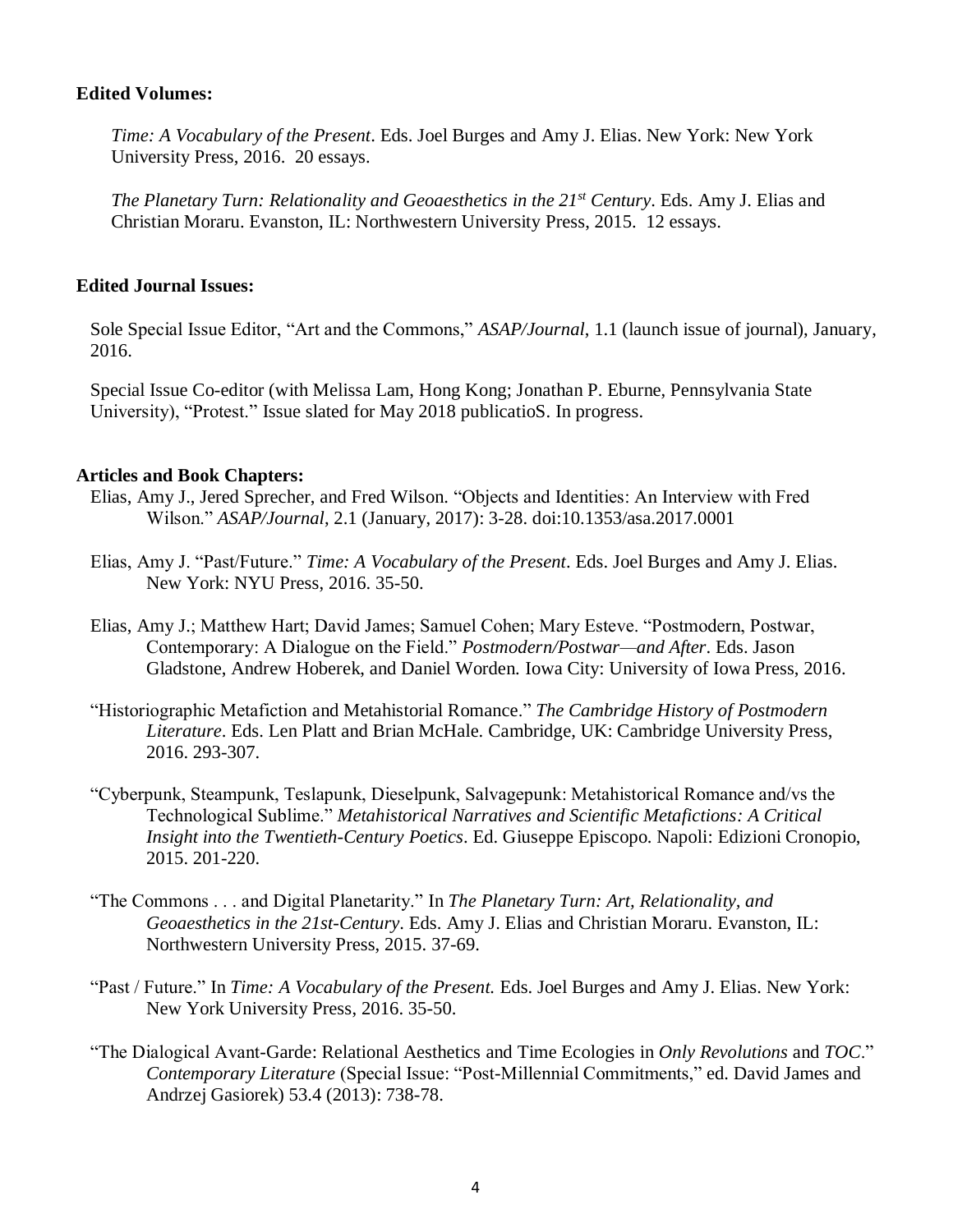- "Virtual Autobiography: Autographies, Interfaces, and Avatars." *The Routledge Companion to Experimental Literature*. Ed. Joe Bray, Alison Gibbons, and Brian McHale. London and New York: Routledge, 2012. 512-27.
- "Faithful Historicism and Philosophical Semi-Retirement." *The Limits of Literary Historicism*. Eds. Allen Dunn and Thomas Haddox. Tennessee Studies in Literature Vol. 45. Knoxville: University of Tennessee Press, 2012. 29-53.
- "Postmodern Metafiction." *The Cambridge Companion to American Fiction After 1945*. Ed. John Duvall. Cambridge and New York: Cambridge University Press, 2012. 15-29.
- "History." *The Cambridge Companion to Thomas Pynchon*. Eds. Inger H. Dalsgaard, Luc Herman, Brian McHale. Cambridge, UK: Cambridge University Press, 2012. 123-35.
- "Psychogeography, Détournement, Cyberspace." *New Literary History* (Special issue, "What is an Avant-Garde?") 41.4 (2011): 822-46.
- "Plots, Pilgrimage, and the Politics of Genre in *Against the Day." Thomas Pynchon's Against the Day: A Corrupted Pilgrim's Guide*. Ed. Jeffrey Severs and Christopher Leise. Delaware University Press, 2011. 29-46.
- "The Narrativity of Postconvergent Media: *No Ghost Just a Shell* and Rirkrit Tiravanija's *(ghost reader C.H.)*." *SubStance* (Special Issue: Graphic Narratives and Narrative Theory, eds. David Herman and Jared Gardner.) 40.1 (2011): 182-202.
- "Narrative, Ideology, Critique." *Teaching Narrative Theory*. Eds. James Phelan, Peter Rabinowitz, Brian McHale. NY: MLA of America, 2010. 281-94.
- "Postmodern Territories: Teaching *Mason & Dixon* and the Ideologies of Space." *Approaches to Teaching Thomas Pynchon's The Crying of Lot 49 and Other Works*. Ed. Thomas Schaub. NY: Modern Language Association of America, 2008. NY: Modern Language Association of America. 130-40.
- "Interactive Cosmopolitanism and Collaborative Technologies: New Foundations for Global Literary History." *New Literary History* 39.3 (2008): 705-25.
- "Critical Theory and Cultural Studies." *English Studies: An Introduction to the Discipline(s).* Ed. Bruce McComiskey. Urbana, IL: NCTA, 2006. 223-75.
- "Metahistorical Romance, the Historical Sublime, and Dialogic History." *Re-thinking History: The Journal of Theory and Practice.* 9.2-3 (2005): 159-72.
- "Paranoia, Negative Theology, and Inductive Style." *Soundings: An Interdisciplinary Journal.* 86.3-4 (Fall/Winter 2003): 281-313.
- "Postmodern Southern Vacation: Vacation Advertising, Globalization, and *Southern Living.*" *South to a New Place*. Ed. Suzanne Jones and Sharon Monteith. Baton Rouge: Louisiana State University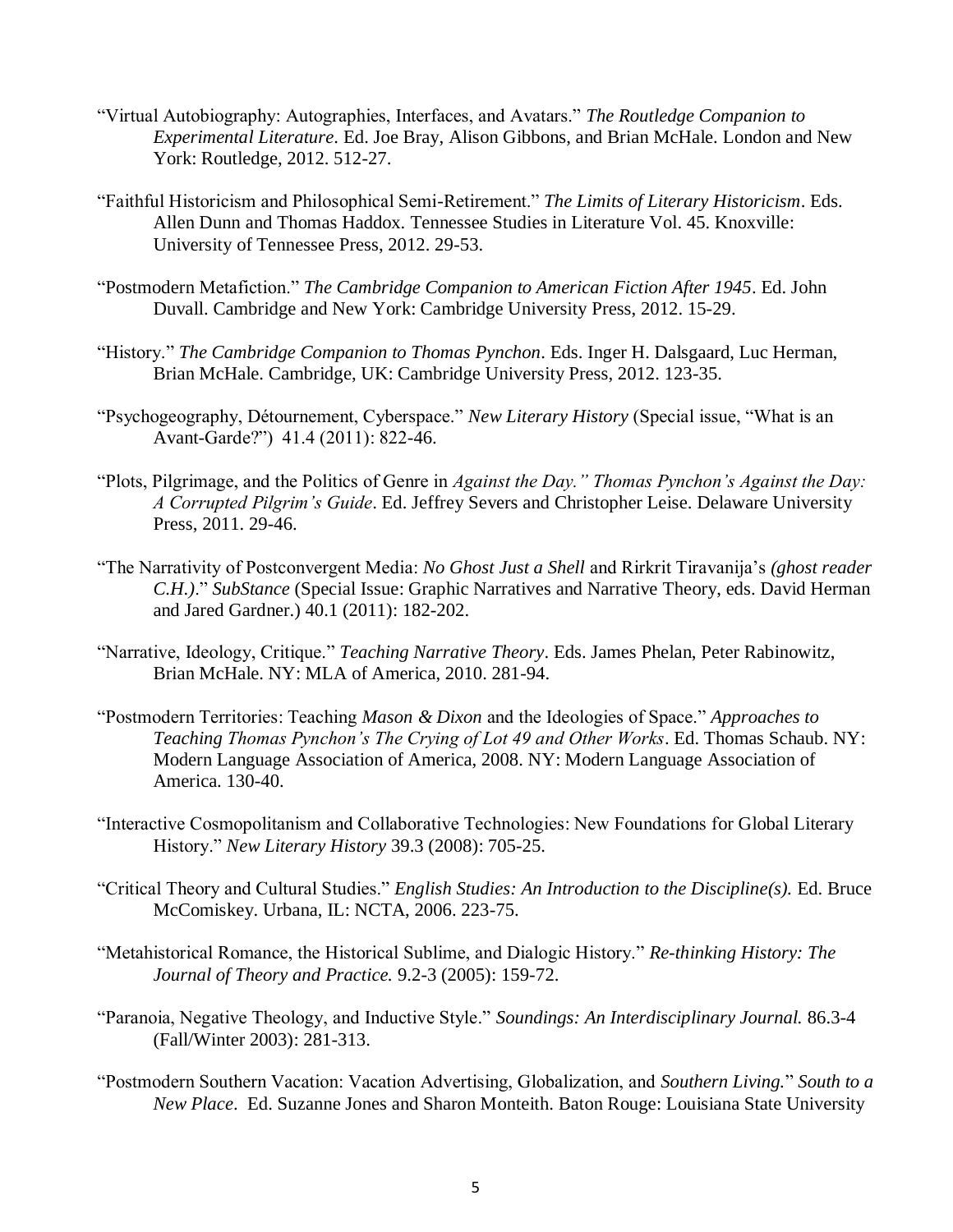Press, 2002. 253-82.

- "Postmodern Southern Vacation: Vacation Advertising, Globalization, and *Southern Living*." *Critical Survey* 12.1 (2000): 82-110.
- "Oscar Hijuelos' *The Mambo Kings Play Songs of Love*, Ishmael Reed's *Mumbo Jumbo*, and Robert Coover's *The Public Burning*." *Critique: Studies in Contemporary Fiction* 41.2 (2000): 115-28.
- "Fragments that Rune Up the Shores: *Pushing the Bear*, Coyote Aesthetics, and Recovered History." *Modern Fiction* Studies 45.1 (1999): 185-211.
- "Holding Word Mongers On A Lunge Line: The Postmodernist Writings of Gerald Vizenor and Ishmael Reed." *Loosening the Seams: The Writings of Gerald Vizenor*. Ed. A. Robert Lee. Popular Press, 1999. 131-66.
- "The Pynchon Intertext of *Lempriere's Dictionary*." *Pynchon Notes* 40-41 (Spring-Fall 1997): 28-40.
- "The Postmodern Turn On(:) The Enlightenment." *Contemporary Literature* 37.4 (1996): 533-58.
- "Defining Spatial History in Postmodernist Fiction." *Postmodern Studies 11: Minor Genres and Narrative Turns in Postmodernism*. Ed. Theo D'haen and Hans Bertens. Amsterdam: Rodopi,1995. 105-14.
- "Meta-Mimesis? The Problem of British Postmodern Realism." *Postmodern Studies 7: British Postmodern Fiction*. Ed. Theo D'haen and Hans Bertens. Amsterdam: Rodopi, 1994. 9-31.
- "The Composition and Revision of Fitzgerald's *The Beautiful and Damned*." *The Princeton University Library Chronicle* 51.3 (1990): 254-66.

"Pygmalion and Puttermesser." *Studies in American Jewish Literature* 6 (1987): 64-74.

### **Articles/Book Chapters under consideration or in progress:**

■ "1990s and After: Cool Britannia vs. the New C21 British Avant-garde." *Cambridge Companion to Contemporary British Fiction*. Ed. Bran Nicol. Collection in progress, articles due 2017.

### **Short pieces, Review Essays, and Reviews in Refereed Publications (Including Refereed Electronic Venues):**

[Review] "The Futureless Future: William Gibson's *The Peripheral*." *American Book Review.* Fall 2015.

[Review] "Tense and Sensibility." *American Book Review* 34.4 (May/June 2013): 7-8.

[Invited short piece] "Tipping Point of Badness." 'Bad Books' issue, *abr: American Book Review* 31.2 (January 2010): 5.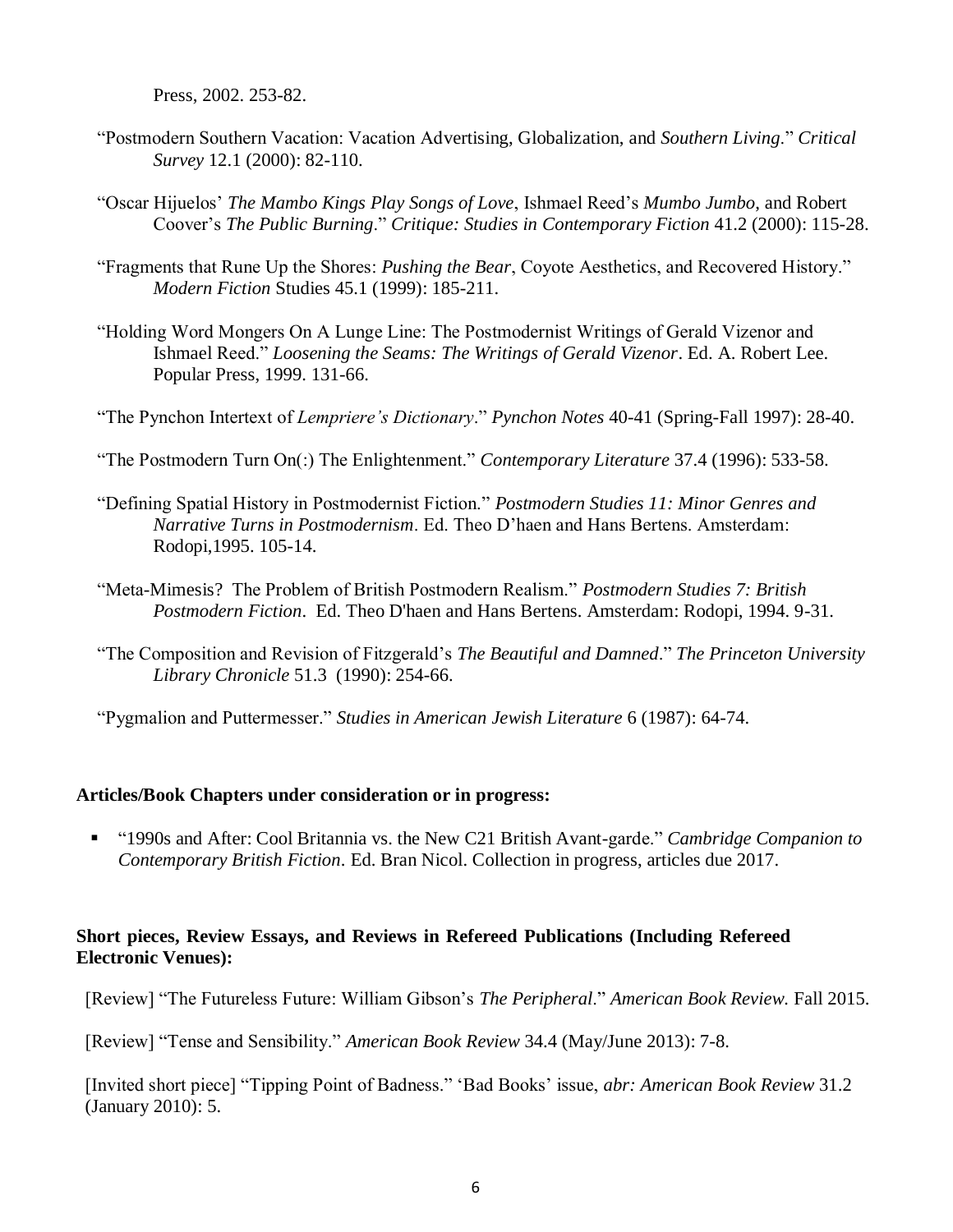[Review] "Black Postmodernism: Madhu Dubey's *Signs and Cities: Black Literary Postmodernism*." *EBR: Electronic Book Review* (2008.1.10). <http://www.electronicbookreview.com/thread/fictionspresent/fractured>

[Review] "Rethinking Americanicity: The New North American Studies by Winfried Siemerling." *University of Toronto Quarterly Letters in Canada*, 2005-2006.

[Review] "The Bear River Massacre and the Making of History." *American Book Review* 26.3 (March/April 2005): 9, 11.

"Historiographic Narratology." *Routledge Encyclopedia of Narrative Theory* (529 words). New York: Routledge, 2004. 216-17.

[Review] "Hip Librarians, Dweeb Chic: Suzanne Keen's *Romances of the Archive." Postmodern Culture*  13.1 (2002). <http://muse.jhu.edu/journals/pmc/v013/13.1elias.html>

[Review] "The World is Flat: Negating the Mystical Other in Paul Maltby's *The Visionary Moment." EBR: Electronic Book Review* (2003-01-02)

<http://www.electronicbookreview.com/thread/criticalecologies/re%3Avisionary>

[Review] "Metaphysics after the Western Wall Has Come Down: Ferré and Constructive Postmodernism*." EBR: Electronic Book Review* (2002-06-01). <http://www.electronicbookreview.com/thread/criticalecologies/kalogenic>

[Review] "'When the sun set on the last blooming azalea': A Review of *Life at Southern Living." Mississippi Quarterly* (2001): 284-87.

[Review] "No Escape from Form: Dorrit Cohn, *The Distinction in Fiction*." *Journal of English and Germanic Philology*. (April 2001): 298-301.

[Review Essay] "And the Beat Goes On: Defining Postmodernism and its Other." *Contemporary Literature*  40.4 (1999): 161-80.

[Review] "Frederick M. Holmes, *The Historical Imagination: Postmodernism and the Treatment of the Past in Contemporary British Fiction*." *University of Toronto Quarterly*,"Letters in Canada 1997." 68.1 (1998-1999): 560-61.

## **Radio, Podcast, & Vcast Productions and Social Media Projects:**

Podcast. "ASAP/Journal." Amy J. Elias and Jonathan E. Eburne. Fall 2016. [https://www.press.jhu.edu/journals/asap\\_journal/podcast.html](https://www.press.jhu.edu/journals/asap_journal/podcast.html)

"Teaching Mark Z. Danielewski's novel *The Familiar*." Spring 2015. With Rita Raley (U of California, Santa Barbara), Alison Gibbons (De Montfort U), Kate Marshall (U of Notre Dame), Treena Balds/Colin Milburn (U of California, Davis), Julia Panko (Weber State U), and Lindsay Thomas (Clemson U). Wordpress site for project, with my English 456 class's comments, at [https://thefamiliar.wordpress.com](https://thefamiliar.wordpress.com/) Students had unique opportunity to shape the critical reception of a novel, complicating distinctions between "professional" and "amateur" readers.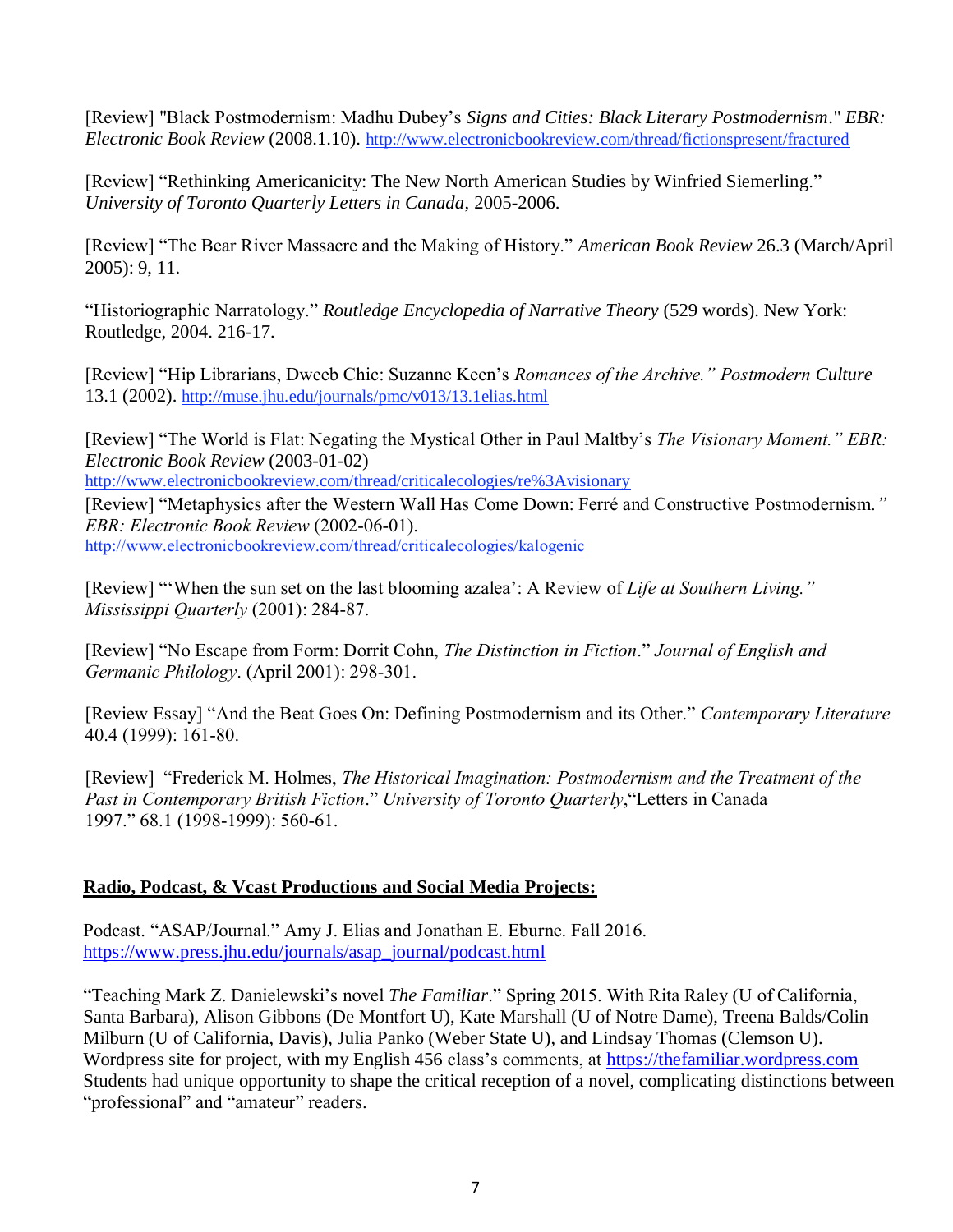"The Contemporary, As Soon As Possible: Periodization vs. Relationality." Stanford Colloquium on "The Contemporary." Stanford Humanities Center, May 30, 2014. <https://thecontemporary.stanford.edu/2014-colloquium#videos>

Radio Broadcast: WPR: Wisconsin Public Radio, *To the Best of Our Knowledge*, 2003. Show title: "Post-Postmodernism: Are We There Yet?" Archived online at [http://www.ttbook.org/book/post-postmodernism](http://www.wpr.org/book/080803a.html)[are-we-there-yet](http://www.wpr.org/book/080803a.html) (go to 16.18 on the audio file to hear A. Elias)

## **Professional Paper Presentations:**

### **Invited Talks, Plenary Conference Sessions, and Invited Masterclasses:**

"Formal Dialogics: Glyphs, Remediation, and Media as Ecology." Invited plenary talk for *Research and Teaching New Media and Contemporary Literature: A Symposium.* Queen Mary University, London, April 2017.

"Time, A Vocabulary: Past/Future." Project Narrative invited talk, Ohio State University, October 2016.

"The Temporality of Dialogue: The Promise of Silence." Global Studies Program year-long symposium, "Coevality: Global Ethics in a Time of Total Change." University of Pittsburgh, April 2016.

Talk to Narrative Theory Graduate Class of Professor Luc Herman, Department of English, Universiteit Antwerpen, Belgium. 1-hour class discussion and dialogue with instructor, via Skype. December 18, 2015.

"Naomi Klein's *This Changes Everything: Capitalism vs. The Climate*. 90-minute public roundtable with three other A&S faculty members at the University of Tennessee hosted by the UT Center for the Study of Social Justice and the UT Committee on Social Theory.

Two 2-hour Masterclasses (on Don DeLillo's *White Noise* and Thomas Pynchon's *The Crying of Lot 49*) to faculty from 18 different nations, at the University of Louisville as part of the U.S Department of State, U.S. Institute on Contemporary American Literature, hosted by the University of Louisville. June 24-26, 2015. Information on institute available at<https://louisville.edu/cchs/SUSI>

"Kindness and Zombies: The Queer Ethics of Dialogue." Cagle Lecture, Rice University. October 16, 2014.

Masterclasses (2): On Zombie fiction and Ethics. Rice University, Louisville KY, October 17, 2014.

"The Contemporary, As Soon As Possible: Periodization vs. Relationality." Stanford Colloquium on "The Contemporary." Stanford Humanities Center, May 30, 2014. <https://thecontemporary.stanford.edu/2014-colloquium#videos>

"Troping the Zeitgeist: Irony to Dialogue in the Contemporary Arts." Invited public talk for Project Narrative Speakers Series, Ohio State University, April 24, 2012. <http://projectnarrative.osu.edu/events/amy-j->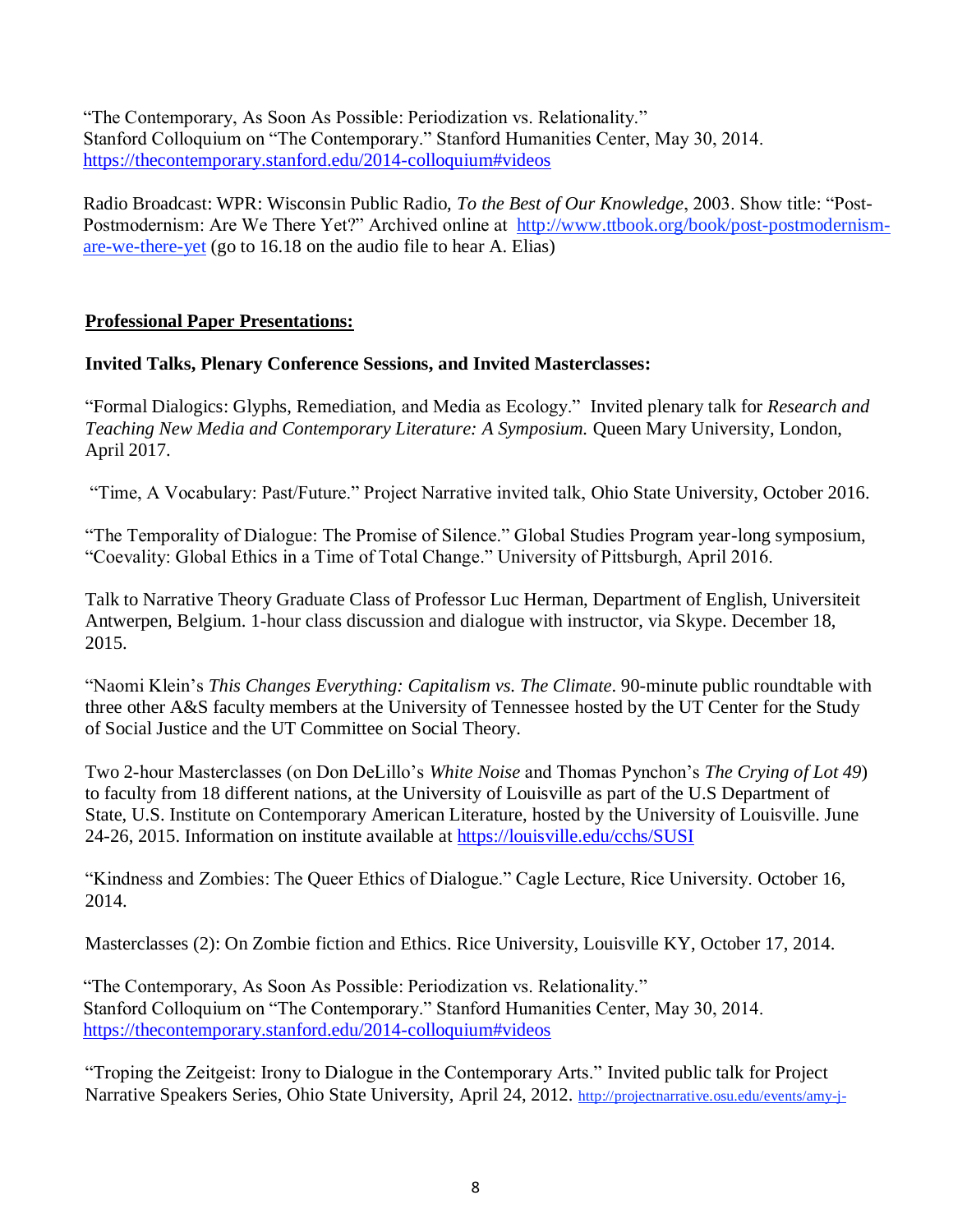#### elias-troping-zeitgeist-irony-dialogue-contemporary-arts

"Form as Communication." Invited paper on **plenary** panel honoring Seymour Chatman, recipient of the ISSN Lifetime Achievement Award. ISSN, Las Vegas, April 2012.

"Dialogic History." Narrative Theory **plenary** session, NARRATIVE. St. Louis MO, April 2011.

"The Kynicism of Hayden White." Symposium: "Between History and Narrative: Colloquium in Honor of Hayden White." University of Rochester, April 2009. Invited paper on 18-person roster including Fredric Jameson, Hayden White, Hans Kellner, Harry Harootunian, Stephen Bann, Carol Mavor, Frank Ankersmit, Dominick LaCapra, Gabrielle Speigel, Richard Vann, Ewa Domanska.

"Sublime Desire." Invited lecture, Stanford University. Amir Eshel and Hayden White, graduate seminar on historiography and literature*.* March 2, 2005.

### **Conference and Symposium Papers:**

Elias, Amy J. (2016) "'Juxtaposed images in deliberate sequence': Revisioning Prose Platforms in Iconic Novels." Society for Novel Studies conference, Pittsburgh PA, May 2016.

"Death and Life by Squid: The Atomic Anthropocene." ASAP/7, Greenville SC, September 2015.

Roundtable: "Reading Together: A Cross-Institutional Pedagogic Experiment with Mark Z. Danielewski's *The Familiar*." ASAP/7, Greenville, SC, September 2015.

"Approaching *The Peripheral*: First Responses to William Gibson's New Novel." Roundtable presentation on panel with Brian Croxall, Paul Benzon, Kathleen Fitzpatrick, Matthew Kirschenbaum, Lee Konstantinou, Zach Whalen. Modern Language Association, Vancouver, Canada. January 11, 2015.

"*Gravity's Rainbow* and Object Oriented Ontology." Roundtable "Reading *Rainbow*: Pynchon's Narrative Poetics Revisited" with Brian McHale, Kathryn Hume, John Hellman, Luc Herman. NARRATIVE, Chicago, March 2015. Invited, International.

"Teaching Narrative with Wordpress." NARRATIVE, Chicago, March 2015. Invited, International.

"The Commons . . . and Digital Planetarity." ASAP/6, Shanghai, China, June 2014.

"Pynchon's Bleeding Edge." Roundtable, MLA, Chicago, January 2014.

"Dialogic Ethics in Electronic Literature." ASAP/5, Detroit, October 2013.

"Is Interactivity a Genre?" ASAP/4, London, UK, October 2012.

"Cosmic / Planetary." ASAP/3, Pittsburgh, PA, October 2011. "Dialogics and the Avant-garde." Post45. Cleveland OH, April 2011.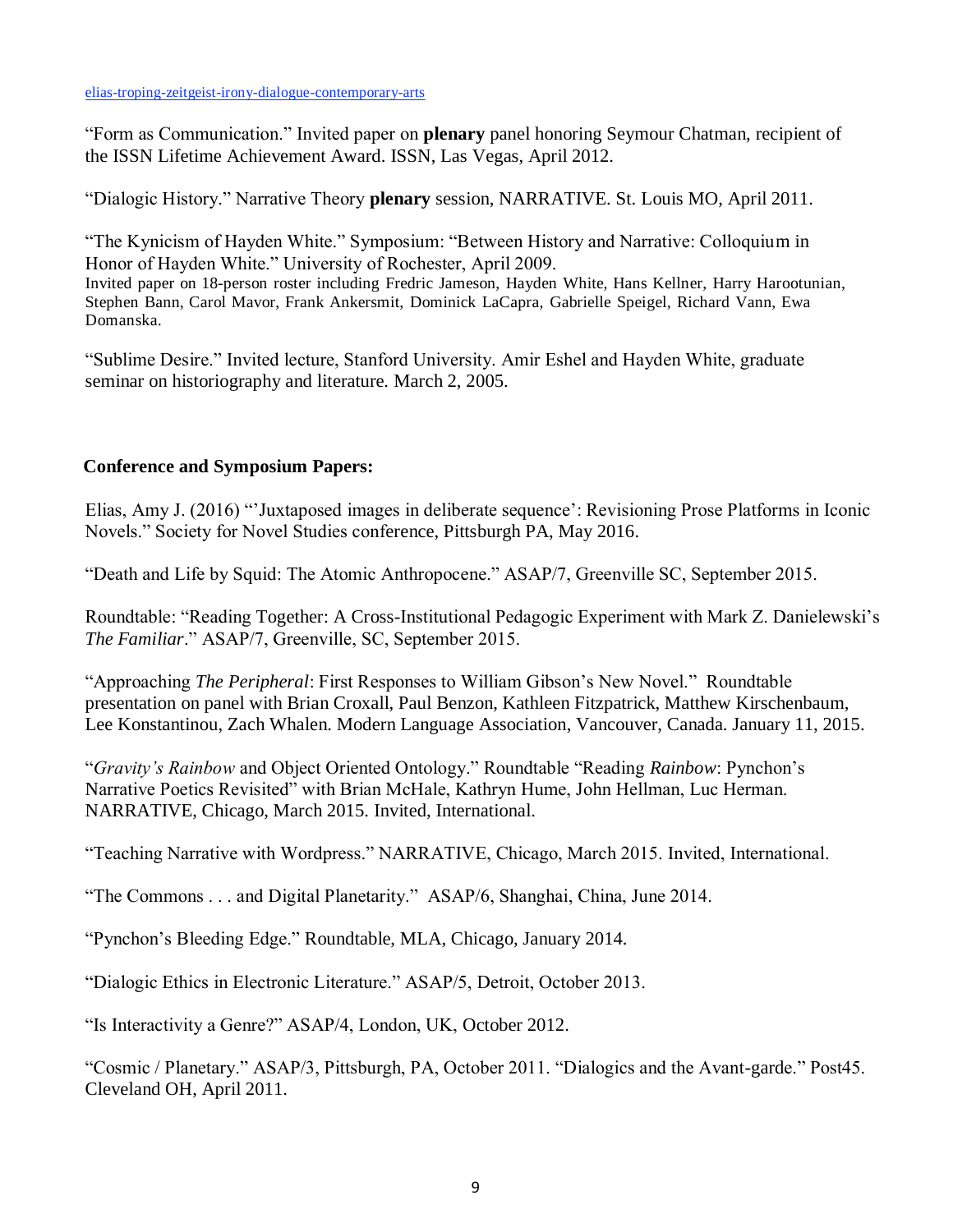"Response to James Phelan: Formalism." "Ethics and The Text" Symposium, University of Tennessee, March 2011.

"The Politics of Steampunk Time/Space in Thomas Pynchon's *Against the Day*." ASAP/2, Trier, Germany, October 2010.

"The Author as Interface in *No Ghost Just a Shell*." ISSN NARRATIVE, Cleveland OH, April 2010.

"Virtual Arts: A Panel Broadcast from Second Life®." Co-presenter. ASAP/1, Knoxville TN, October 2009.

"Interactive Pathways in *Point of View* and *House of Leaves*." ISSN NARRATIVE, Birmingham UK, June 2009.

"Chronomorphic Poiesy: Locating the Contemporary." Arts in Public Life project, Pennsylvania State University. Paper sent March 2009. [Paper sent but not delivered onsite]

"Intermediality and Dialogic Arts in *Second Life*." MLA. San Francisco, December 2008.

"A Singular Post-Modernity? The Logic of Between-ness and Contemporary Arts." ASAP Roundtable special session, MLA. San Francisco. December 2008.

"Pilgrimage in *Against the Day*." International Conference on Narrative. Washington D.C. April 2007. Invited paper on panel with Thomas Schaub, Alan Nadel, Brian McHale, Bernard Duyfhuizen, Molly Hite.

"Dialogue, Narrative, and History." Society for the Study of Narrative session "A Dialogue on Dialogue." MLA. Washington, D.C., December 2005.

"Dialogue, Polyphony, Hybridity." American Comparative Literature Association. Penn State University, University Park. March 2005.

"Paranoia, Negative Theology, and Representation." Modern Language Association. Philadelphia. December 2004.

"The Brotherhoods: Liberation Theology and Marxist Theory." Society for Critical Exchange panel "Religion and Marxism." South Atlantic Modern Language Association. Roanoke, Virginia. November 2004.

"Kindness as a Narrative Reading Strategy." NARRATIVE: An International Conference. University of Vermont, Burlington. April 2004.

"The Sublime versus The Gift in Postmodern Theory." Seminar organizer and seminar paper. American Comparative Literature Association. University of California State, San Marcos, San Diego, CA. April 2003.

"Paranoia, the Sublime, and the Theological Historical Sense in Contemporary Fiction." NARRATIVE: An International Conference. University of California, Berkeley. March 2003.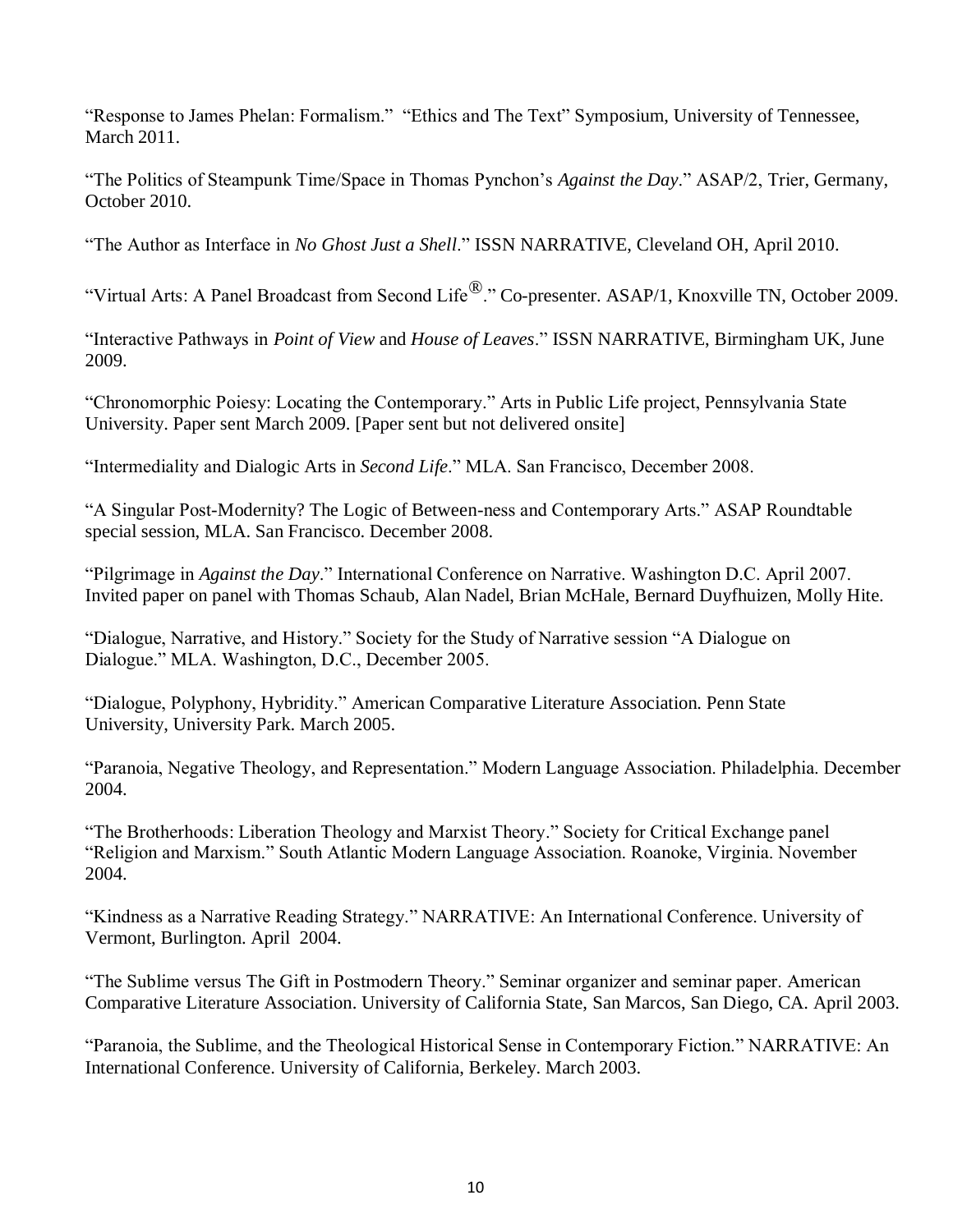"The Postmodern Historical Sublime vs. The Theological Sublime." Seminar paper. American Comparative Literature Society, Boulder, CO. April 2001.

"Narratology, Narrative Fiction, and the Sacred." NARRATIVE: An International Conference. Rice U/Houston, TX. March 2001.

"The Historical Sublime and Levinas' Antifoundationalist Theology." South Atlantic Modern Language Association, Birmingham, AL. November 2000.

"Global Regionalism and White Anxiety: Advertising Images and Desire as the New New South." The Image of the Twentieth Century Conference. Colorado Springs, Colorado. March 2000.

"Trauma, History, and Native American Literature." NARRATIVE: An International Conference. Dartmouth College, NH. April/May 1999.

"Postmodern Southern Vacation." Modern Language Association, San Francisco. December 1998.

"History and Nostalgia: A Postmodernist Remembrance of Things Past." Twentieth-Century Literature Conference. U of Louisville. February 1997.

"The Contemporary Historical Novel and Modernity." Twenty-First Annual Colloquium on Modern Literature and Film. West Virginia University. October 1996.

"Who Can Figure? The Contemporary Historical Novel and the Project of Modernity." Twentieth- Century Literature Conference. U of Louisville. February 1996.

"Fencing Posts: The Situation of Native American Fiction." South Atlantic Modern Language Association. Atlanta. November 1995.

"Postmodernism and the Enlightenment Straw Man." Southeast Association for Seventeenth- and Eighteenth-Century Studies. Mobile, AL. February 1995.

"The Postmodern Performance of Gerald Vizenor." Northeast Modern Language Association. Pittsburgh. April 1994.

"Amis's *Money*, Carter's *The Infernal Desire Machines of Doctor Hoffman*, and Postmodern Mimesis: Image as the Postmodern Real." Northeast Modern Language Association. Philadelphia. March 1993.

"Defining Spatial History in Postmodernist Novels." Northeast Modern Language Association. SUNY at Buffalo. April 1992.

"Coopted Postmodernist Metaphoric History: Ishmael Reed and *Mumbo Jumbo*." Joint 1992 meeting of the Popular Culture Association, American Culture Association. Louisville. March 1992.

"Reversing Iconography: Re-Visions of (Literary) History in Fiction Since 1980." American Comparative Literature Association. Penn State U. March 1990.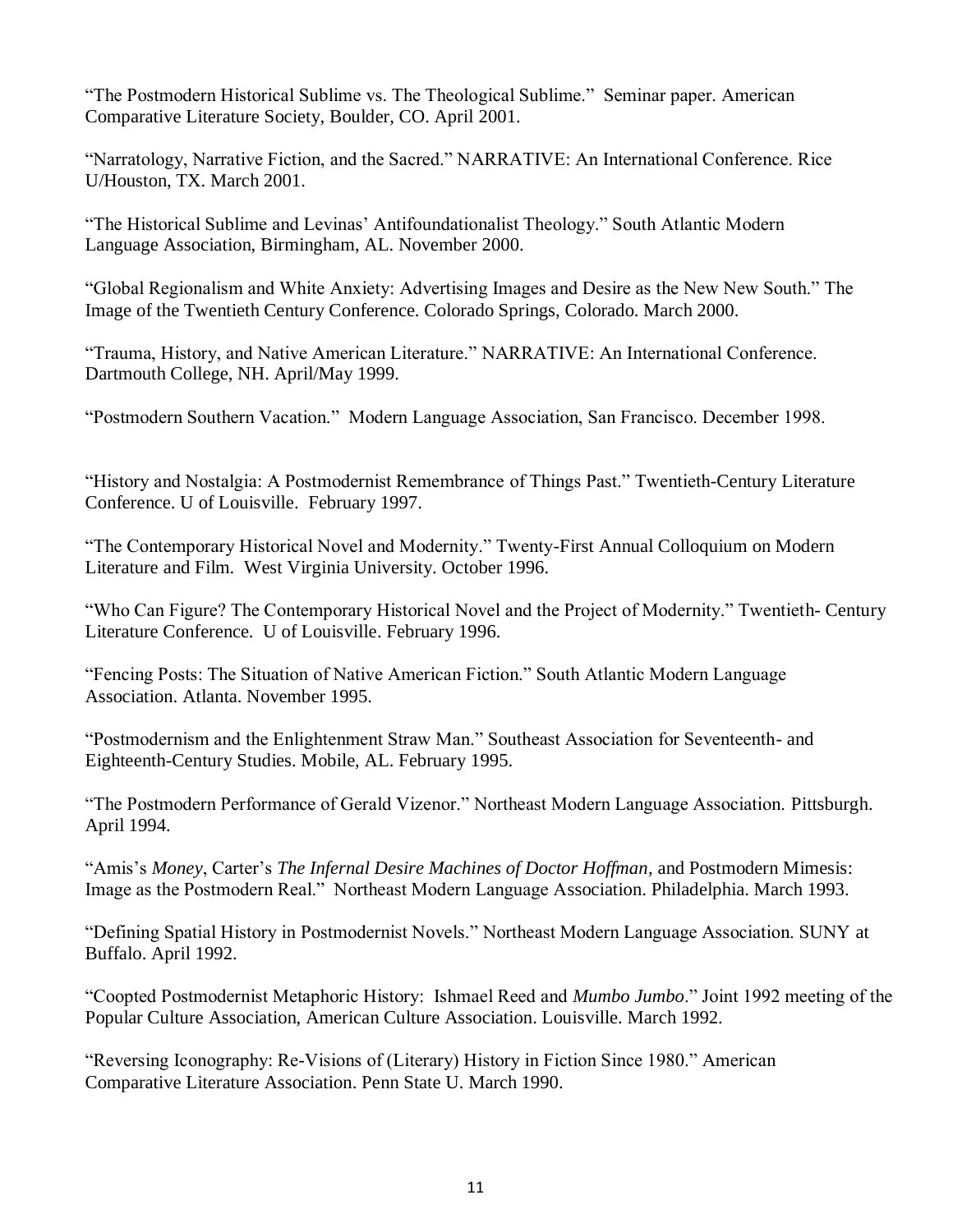"Using MACs in the Tech Writing Classroom." Open Classroom and Presentation to Teachers of Composition (2-days). The Pennsylvania State University Rhetoric and Composition Conference. Penn State U. July 1989.

## **Professional Association Memberships (current):**

- A.S.A.P.: The Association for the Study of the Arts of the Present (2006 to present)
- Modern Language Association (1990-present)
- **EXECUTE:** International Society for the Study of Narrative (1994-present)
- Society for Novel Studies (2014-present)
- Society for Critical Exchange (2003-present)
- College Art Association (2014- present)
- Society for Cinema and Media Studies
- $-$  AAUP (2007-)

## **Teaching:**

Fields of Teaching Specialization: The global contemporary novel; contemporary aesthetics and art criticism; historiography and time studies; postmodernism/globalization/planetarity; American literature; narrative theory; critical theory; the Novel; digital arts/online media studies; SF and Fantasy literature; Visual narratives including graphic novel.

Courses Taught at the University Tennessee:

- FYS 100: (*Maus* and Interpretation)
- Engl 253 (Introduction to Fiction)
- Engl 340 (Science Fiction and Fantasy Literature)
- Engl 345 (Graphic Novel and Comics)
- Engl 376 (Colloquium in Literature)
- Engl 398 (Junior/Senior Honors Seminar): "Native America in Contemporary Fiction and Film"
- Engl 436 (Modern American Novel)
- Engl 456 (Contemporary Narrative/Fiction)
- Engl 483 (Science Fiction and Fantasy Literature)
- Engl 499 (Senior Seminar): "Postmodern Territories: Space Theory, Postmodernism, Literature"; "Virtual Worlds and the Ethics of Character"
- Engl 507 (The Rhetoric of Literary Forms): "Narrative Rhetoric"; "Formalisms" Engl 550

(Readings in Twentieth-Century Literature): "Theopolitical Imaginations"

- Engl 583 (Special Topics in Literature): "Weird Books: Collaboration, Interactivity, and Dialogism in Contemporary Fiction"
- Engl 670 (Studies in Twentieth-Century Literature): "Postmodern Territories";

"Postmodern Woman Writers and the Body Politic";

- Engl 672 (Studies in American Literature): Pynchon and Foster Wallace
- Engl 688 (Studies in Literary Criticism): "Hyperaesthetics, Virtual Cultures, Cyberbodies" "Planetarity: Postmodernism and After"

Courses Taught at The University of Alabama at Birmingham \* = courses created for UAB curriculum EH 101, EH 102 (Composition and Rhetoric)

\*AS 201/202 (American Studies): "Unsilenced Voices: Issues in Contemporary Native America"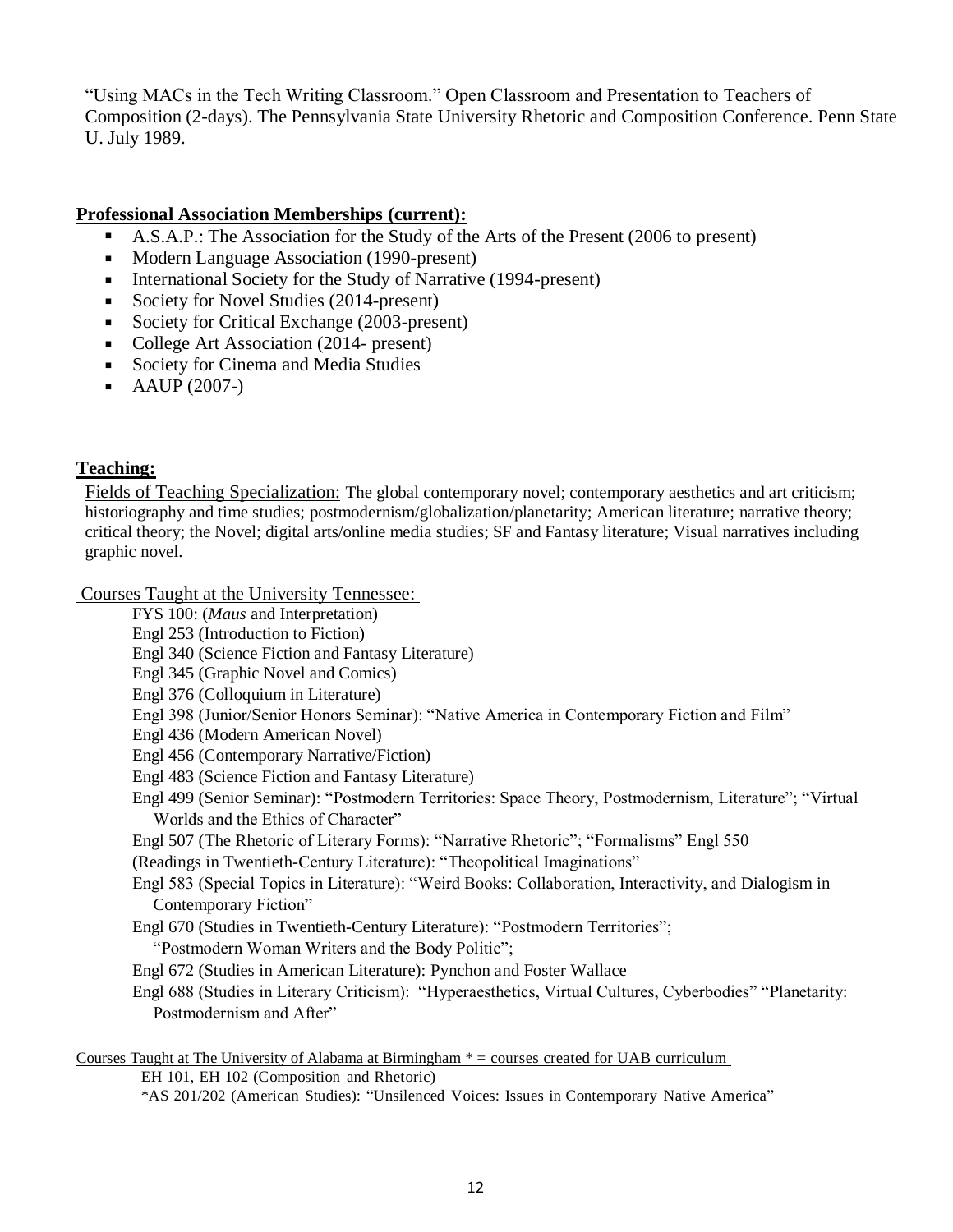EH 224: American Literature 1865-Present \*EH 214: Special Topics: Influential Writers Through the Modern Era \*EH 344: Introduction to Native American Literature \*EH 392/HON 392: Special Topics: Exploring the Contemporary American Avant-garde \*EH 392: Special Topics: Postmodernist American Fiction: "Genre Revisionings" \*EH 392: Special Topics: Postmodernist Fiction: "Ethical Environments" EH 442/542: Literary Criticism and Theory 1900 to the present EH 465/565: American Literature 1945 to the Present \*EH 492/592: Special Topics: International Postmodernist Fiction \*EH 492/592: Special Topics: Contemporary Native American Literature \*EH 593: Special Topics: Postmodernist Theory and the Fiction of Pynchon, Barth, and Coover (grad seminar) \*EH 693: Special Topics: Postmodern Territories (graduate seminar) \*EH 693: Special Topics: Contemporary Fiction (graduate seminar)

Courses taught as graduate instructor at The Pennsylvania State University (University Park):

**21 sections** during graduate school tenure, including Contemporary Literature, The Literature of Fantasy, The Great Traditions in American Literature, Writing in the Humanities, Technical Writing, Business Writing, Rhetoric and Composition.

### **Graduate and Undergraduate Thesis Direction** (at Univ. of Tennessee unless otherwise noted):

### **Ph.D. Dissertation Director:**

- Melinda Backer, "Relational Realism in Postcolonial Ecological Literature." Department of English. In progress.
- Andrew Todd, "The Artifact Text: Experiencing the Story in Found Manuscripts." Department of English. In progress.
- Julie Tyler. "The People Who Do 'This' in Common: Book Clubs as 'Everyday Activists.'" Defended 4/14.
- Matt Raese, "The Encyclopedic Novel and Contemporary Literature." Defended 4/14.
- James Civis, "Telling True Stories: A Narratological Approach to Narrative Nonfiction." (left program)
- Christopher Kilgore, "Ambiguous Recognition: Recursion, Cognitive Blending, and the Problem of Interpretation in Twenty-first Century Fiction." Defended 8/10.
- Buell Wisner: "Literary Archaism and the Contemporary Historical Novel." Defended 8/10.

### **Ph.D. Dissertation Reader:**

- Joy Hancock, MFLL, "A Highly Technological Romanticism: Conservative Nationalism and Ice Spaces in Weimar Germany's Science Fiction." In progress.
- Heather Williams, English, "South African Homes: The Spatial Politics of Belonging in Post-Apartheid Novels." Defended 8/17.
- Nicolas Haumann, Sociology, "The Prolegomena for Agented Knowledge: Recoding in the Age of Systemic Structure." Defended 6/15.
- Colin Mort, Department of English, "Infinite Islands: The Seatrees" (Creative Dissertation). Defended 3/14.
- Terri Beth Miller, Department of English. "From Prodigy to Pathology: "Monstrosity" in the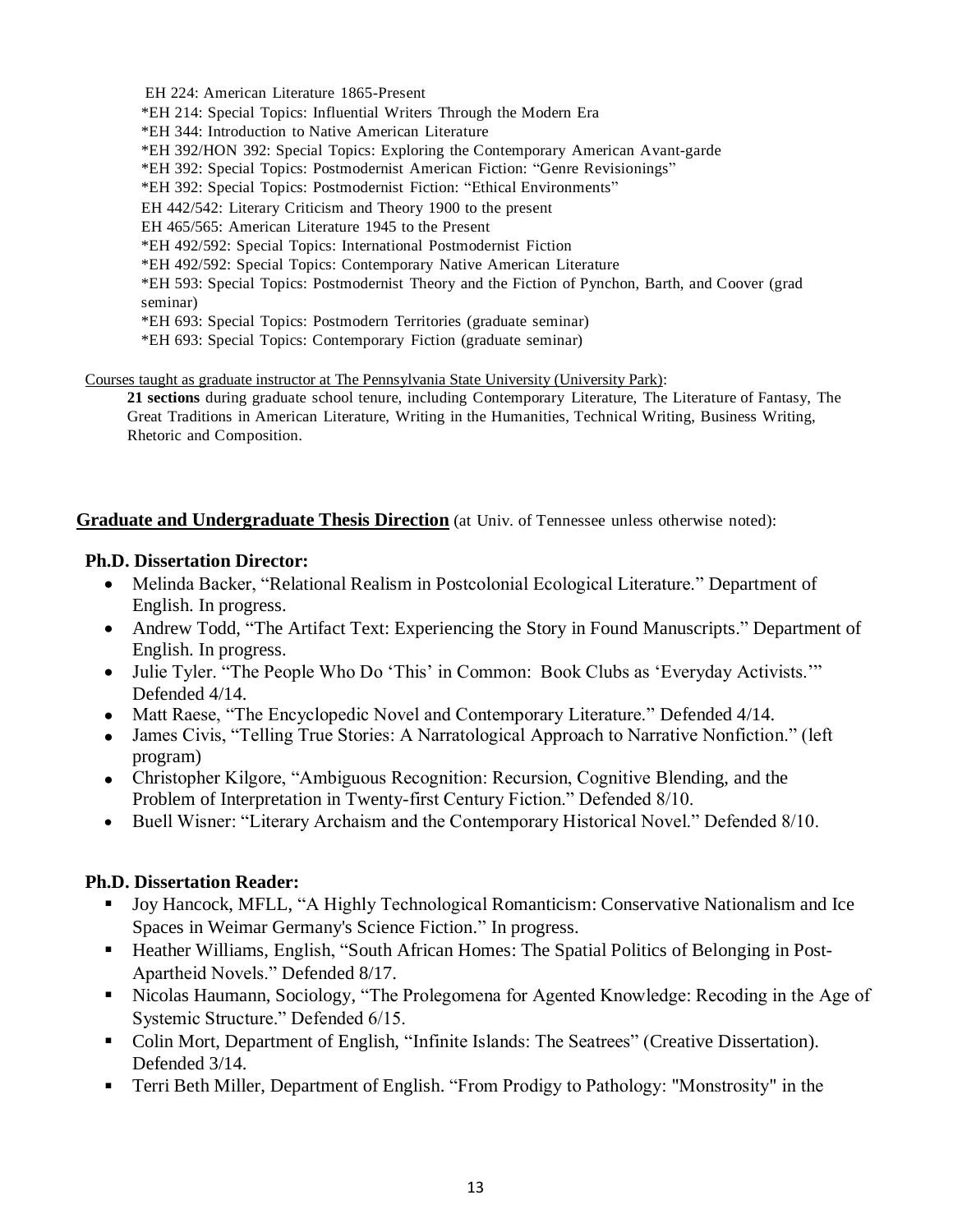British Novel from 1850 to 1930." Defended 8/13.

- Shaun Morgan, Department of English. "Critical Distance: The Postcolonial Novel and the Dilemma of Exile." Defended 8/09.
- Brian Gempp, Department of English. "Between Visuality and Alterity in William Carlos Williams and the Objectivists." Defended 8/09.
- William Doyle, Department of English. "Rhetoric of Presence and Nonfiction Narratives of Place." Defended 8/08.
- Amy White, Department of English. "Reframing the Subject: Abjection in Twentieth-Century American Literature." Defended May 2004.
- Matthew Evans, Department of English. "Tracing the Leftist Thread from Dos Passos to Pynchon." Left program.

### **Ph.D. Exam Committees:**

- 1. Chair: Backer, Specialized (Global Novel and Magical Realism). Passed spring 2017.
- 2. Chair: Backer, Contemporary. Passed fall 2016.
- 3. Chair: Todd, Specialized (Narrative Theory). Passed fall 2015.
- 4. Reader: Gatewood, Specialized. Passed fall 2015.
- 5. Member: Gatewood, Contemporary. Passed fall 2014.
- 6. Member: Williams, Specialized (South African fiction). Passed fall 2014.
- 7. Member: Wallace, Contemporary. Passed fall 2014.
- 8. Member: Philippi, Critical Theory. Passed with distinction fall 2014.
- 9. Member: Shum, Critical Theory. Passed fall 2014.
- 10. Member: Shum, Novel. Passed fall 2014.
- 11. Chair: Todd, Contemporary. Passed fall 2014.
- 12. Chair: Tyler, Specialized. Passed Spring 2012.
- 13. Chair, Tyler, Contemporary. Passed fall 2011.
- 14. Chair: Civis, Specialized (Nonfiction Narrative). Passed fall 2011.
- 15. Member: Efird, Novel. Passed fall 2011.
- 16. Member: Greene, Novel. Passed fall 2011.
- 17. Chair: Civis, Novel. Passed fall 2010.
- 18. Chair: Civis, Contemporary. Passed fall 2010.
- 19. Member: Prince, Novel. Passed fall 2010.
- 20. Member: Prince, Contemporary. Passed fall 2010.
- 21. Member: Jackson, Contemporary. Passed fall 2010.
- 22. Chair: Shultz, Contemporary. Passed spring 2010.
- 23. Chair: Raese, Specialized (Contemporary Long Novel). Passed fall 2009.
- 24. Member: Brooks, Specialized (Joyce/Beckett/Narrative theory). Passed fall 2009.
- 25. Member: Miller, Modernism. Passed spring 2009.
- 26. Chair: Keefauver, Creative Writing. Passed spring 2009.
- 27. Chair: Sisk, Contemporary. Passed spring 2009.
- 28. Chair: Raese, Novel. Passed spring 2009.
- 29. Member: Sisk, Feminism. Passed spring 2009.
- 30. Chair: Kilgore, Specialized (Narrative Theory). Passed fall 2008.
- 31. Chair: Brooks, Novel. Passed fall 2008.
- 32. Chair: Schultz, Modern. Passed fall 2008.
- 33. Member: Raese, Theory. Passed spring 2008
- 34. Chair: Duncan, Novel. Passed spring 2008.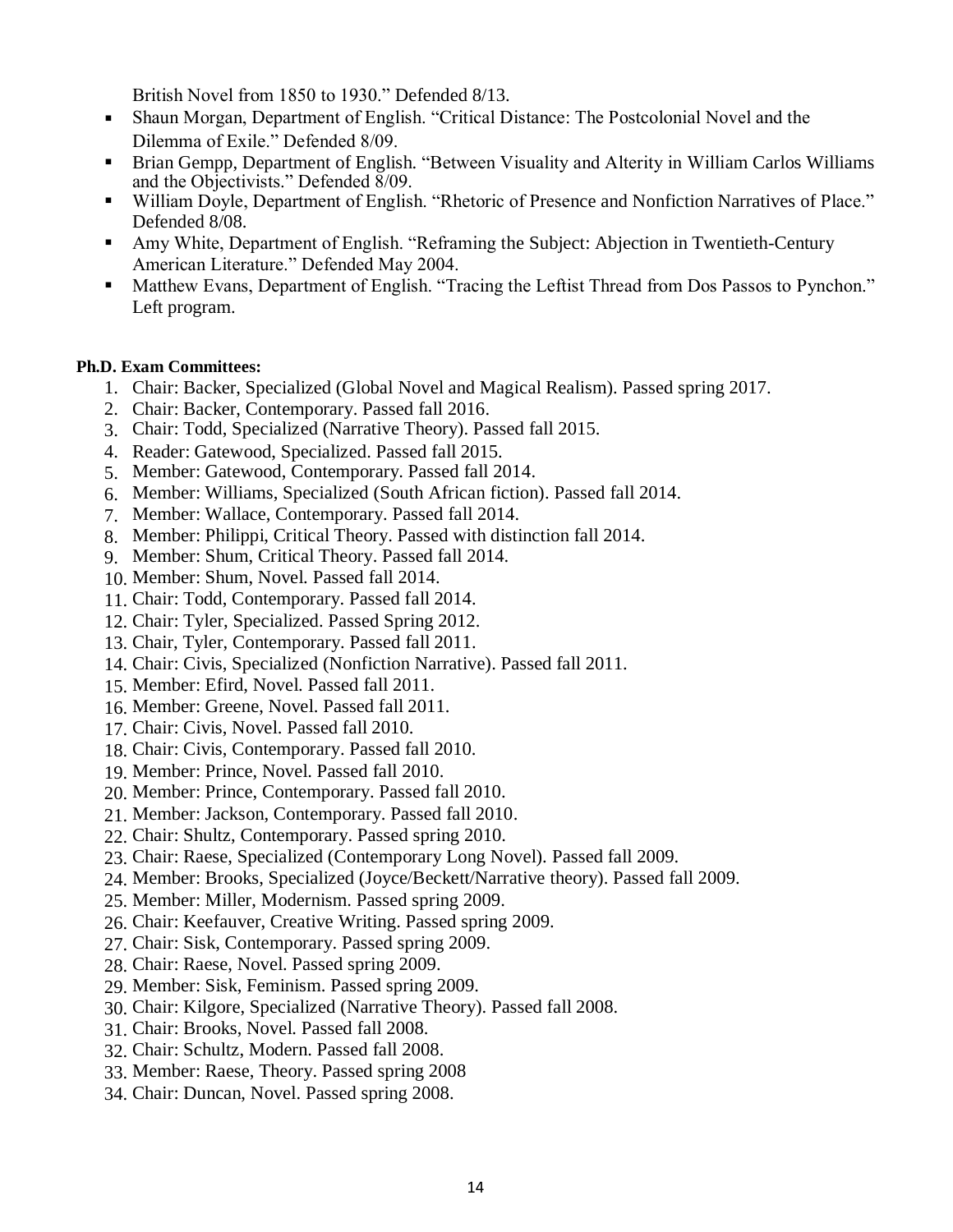- 35. Chair: Phillips, Novel. Passed spring 2008.
- 36. Member: Koons, Novel. Passed spring 2008.
- 37. Chair: Kilgore, Contemporary. Passed spring 2008.
- 38. Chair: Kilgore, Novel. Passed fall 2007.
- 39. Chair: Miller, Modern. Passed fall 2007.
- 40. Member: Doyle, Specialized (Creative Nonfiction: Rhetoric and Narratives of Place). Passed spring 2006.
- 41. Chair: Wisner, Specialized (Historical Novel). Passed spring 2006.

### **M.A. Theses:**

- Reader. Abby Lauerman (RWL, Dept. of English). Title to be determined. In progress.
- Director. Allison Nicole Harris, "Paradox of the Abject: Postcolonial Subjectivity in Jamaica Kincaid's *The Autobiography of My Mother* and Cristina Garcia's *Dreaming in Cuban*." Defended April 2012.
- Director. Adam Coombs, "Remediating Blackness and the Formation of a Contemporary Black Graphic Historical Novel Tradition." Defended April 2011.
- Director. Matthew Carlini, "9-11 Novels and Future Orientation." Defended July 2008.
- Reader. William Dustin Parrot. "Unsafe: Sex and Death in Contemporary Gay Culture." Defended May 2007.
- Director. Damjana Mraovic, "Politics of Representations: *Snow Man* and *Bait* by David Albahari." Defended August 2006.
- Director. Rebecca Napier, "Female Masochism as Feminist Active Submission in Three Contemporary Novels." Defended August 2006.
- Director. David Rosenstein, "Viral Logics in Contemporary American Theory and Fiction." Left program.
- Director. University of Alabama at Birmingham: Julie Caldwell. "Birmingham Freaks." Won best graduate thesis university award, 1995.

## **Undergraduate Honors Theses:**

- Director. Bridget Sellers. "Down the Well: Embedded Narratives and Japanese War Memory in Haruki Murakami." Completed April 2017. **Winner of English Department's Best Thesis Award.**
- Director. Kori Furcolowe. "The Hyperreal Hero: Simulation, Capitulation, and Triumph in Contemporary Fiction." Completed April 2012.
- Director: Marian LeForest. "Guiding Transhumanism: The Necessity of an Ethical Approach to Transhumanism." Spring 2015.
- Reader. Jennifer Price, "Talk to Body." (poetry) Spring 2015.
- Reader. Kurt Wright. "Human Interest." April 2012.
- Director. Sarah Pierce. "Feminine Archetypes and Subversion in Lolita." Completed April 2009.
- Director. Jenny Tang. "Defining the Self in Undefined Space: Cultural Hybridity in *American-Born Chinese*, *Griever: An American Monkey King in China*, and *Soul Mountain.*" Completed July 2009.
- Director. Dylan Meggs. "Why not rule the world: Nietzsche, the Ubermensch, and Superheroes." University Honors Thesis. Completed Spring 2009.
- Director. Cathy Love, ""The Hyper-Masculine Apocalyptic Imagination: Nuclear Apocalypse in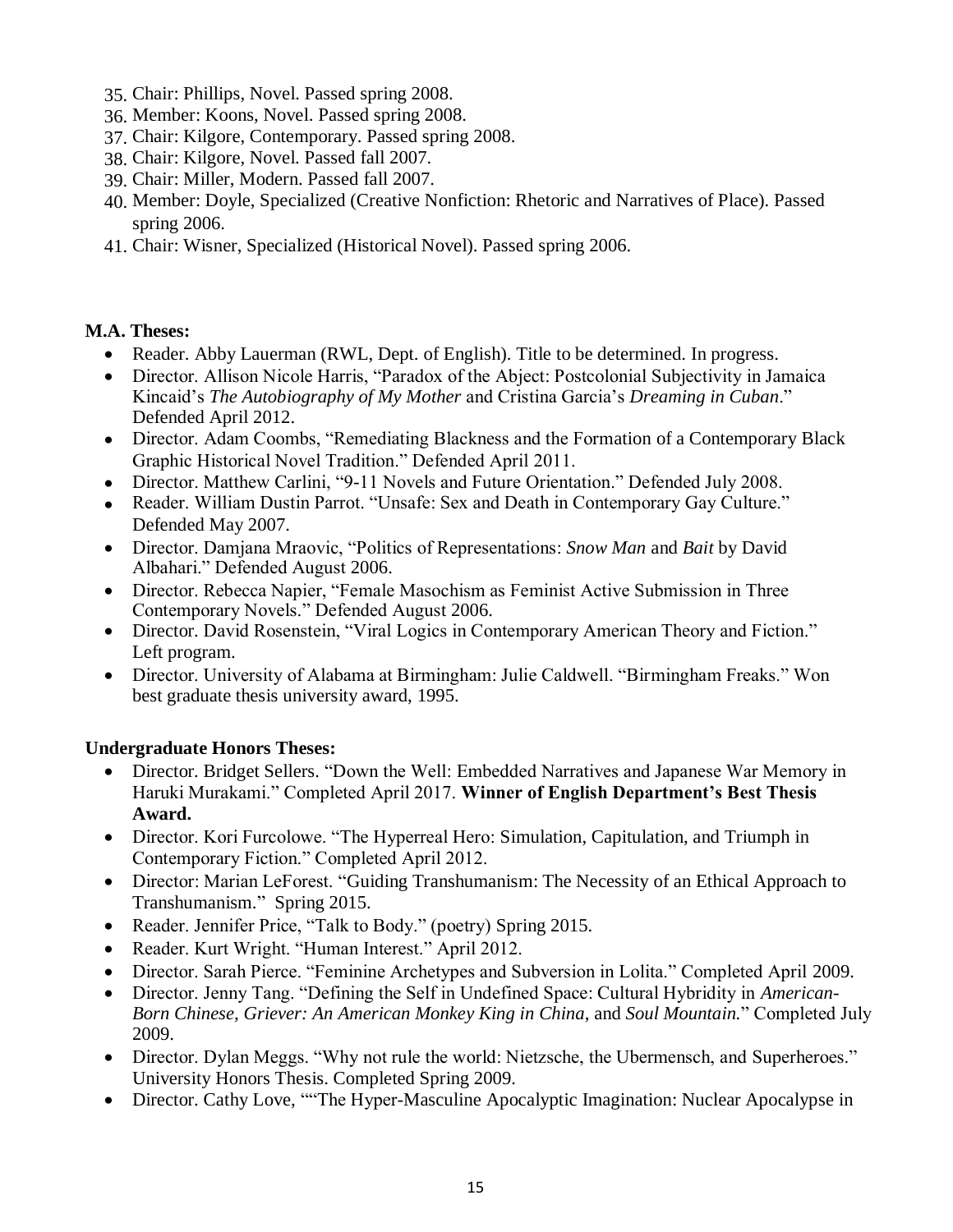Contemporary Fiction and Film." **Winner of English Department's Best Honors Theses Award, Spring 2007**.

- Reader. Scott Thurman, "William Carlos Williams, The Camera, and the Dream of a Natural Poem." Completed Spring 2007.
- Reader. Andrew McCormick, "The Brute, the Vigilante, and the New Cowboy: Three Masculine Responses to the Crisis of Absent Domesticity in the Hollywood Action Film." Completed Spring 2004.

### **Independent Study (English 493) supervision**:

- Elizabeth Danielle Thompson (graduate student), "Narrative Theory and Computer Gaming." Summer 2016.
- Kori Furcolowe, "Postmodernism." Fall 2011.
- Damjana Mraovic (graduate student), "Stereotypes in Contemporary American Literature." Spring 2006.
- Anna Hamilton, "Hyperaesthetics, Virtual Cultures, Cyberbodies." Fall 2005.
- Ben Wilburn, Brian Gempp (graduate student), "Writings of the The Situationist International." Spring 2005

### **College Scholars Mentor:**

• Anna Greer, undergraduate. Project: Comics, Graphic Novels, and Social Justice. In progress 2015.

### **Professional Service:**

### *Selected International and National Service to Research Discipline*

**Manuscript reader**, presses and journals, 2006-present:

- Princeton University Press
- Columbia University Press
- Palgrave Macmillan
- Dartmouth University Press
- Ohio State University Press
- University of Nebraska Press
- *PMLA*
- *Postmodern Culture*
- *Poetics Today*
- *LIT: Literature Interpretation Theory*
- *Contemporary Literature*
- *Contemporary Women's Writing*
- *Twentieth-Century Literature*
- *ebr: electronic book review*
- *Western Humanities Review*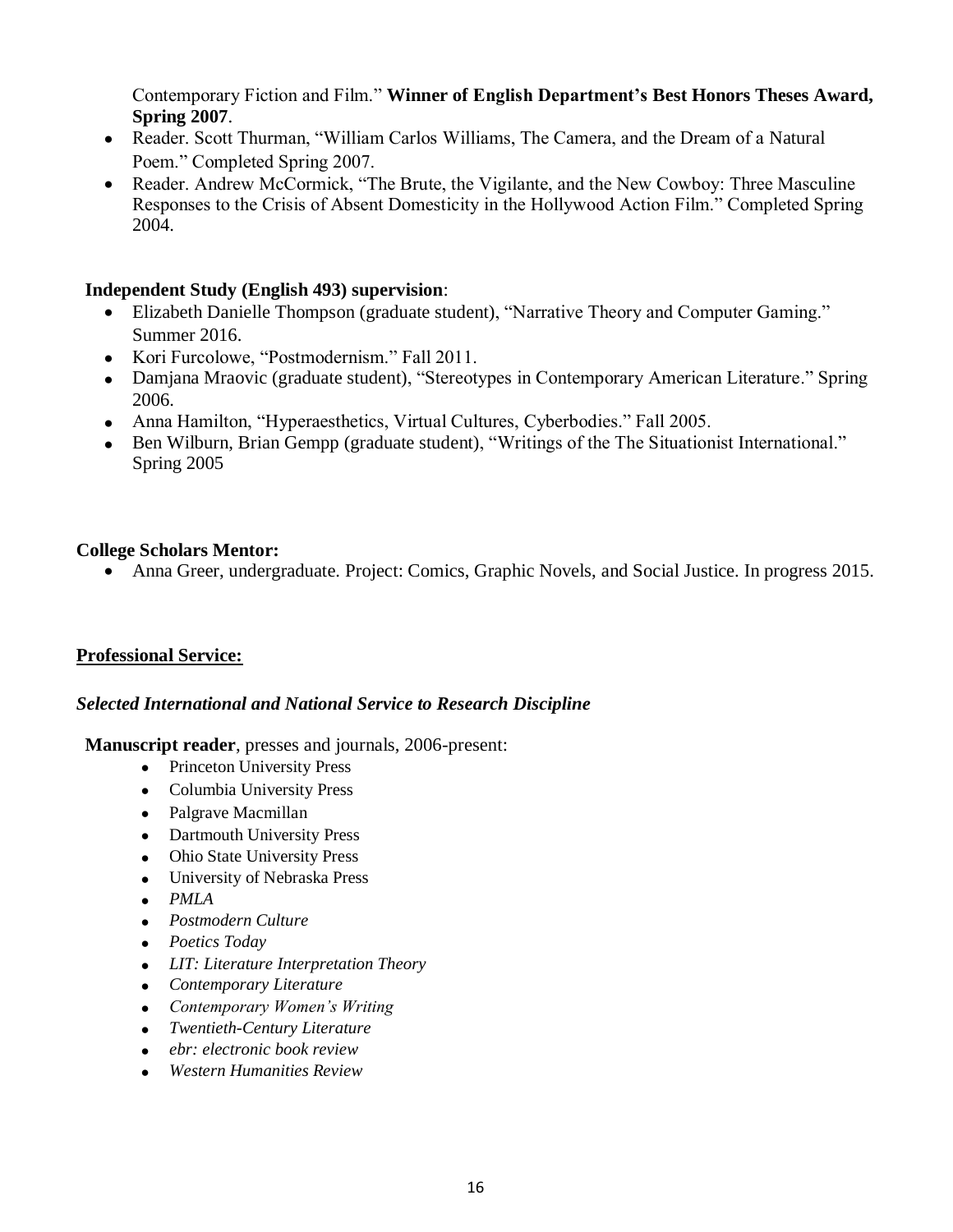### Tenure review External Evaluator:

- Goldsmith's, London (2017)
- CUNY (2016)
- University of Wyoming (2014)
- University of Rhode Island (2009)

**Matei Calinescu Book Prize committee**, Modern Language Association, 2016-2018.

**Executive Committee, International Society for the Study of Narrative**. Elected position. 2015-2018.

**Graduate Student Essay Prize Committee,** International Society for the Study of Narrative. 2014. Best graduate student paper presented at Narrative Conference in Chicago, 2015. On committee with Sue Kim, University of Massachusetts, Lowell.

**"Best Article Published in NARRATIVE" Prize Committee,** International Society for the Study of Narrrative. 2015.

### **Executive Committee, Prose Fiction Division. Modern Language Association.**

5-year, elected position extended, 2006-12.

2 terms: Chair 2010 **and** 2011. Organized panels for Division both years.

### *A.S.A.P.: The Association for the Study of the Arts of the Present* **(http://artofthepresent.org). Founder (2005), President 2010, Past President 2011, Secretary/Communications 2012-15.**

- **Principal founder of association,** its international award-winning brand, and most of its founding documents including constitution, bylaws, annual calendar, and conference handbook;
	- o Created first ASAP scholarly prizes (book prize, graduate student essay prize).
	- o Created and maintain Association website, Facebook page, Twitter page, email mailbox, and listserv.
	- o Recruited first Executive Committee, international planning committee members, and international Advisory Board members;
	- $\circ$  Organized and obtained funding for real-life meetings twice a year for initial organization and quarterly online meetings for 4 years of association startup; also organized annual ASAP cash bars at MLA
	- $\circ$  Oversaw all startup publicity for the new organization (eg, obtained internal funding & worked with Sarah Lowe, UT Graphics Arts, to create postcard mailing to more than 250 international locations; created format and all content for the new association website (open-source Drupal site), with Profs. Chris Hodge (OIT) and Sarah Lowe (Graphics Arts)
	- o Organized startup advertising panels at other conferences: recruited organizers for MSA roundtable (Nashville, 2008), NARRATIVE panel (Birmingham, UK, 2009; Cleveland OH, 2010), Performance Studies International (Toronto, 2010) and other panels
	- o Recruited hosts for first four ASAP annual conferences/symposia;
	- o Chaired first Program Committee for ASAP annual conferences, ASAP/3.
	- **Founding Co-editor-in-chief of** *ASAP/Journal*, the scholarly journal of ASAP.
		- o Worked with co-editor Jonathan Eburne over a 3-year period to contract journal with the Johns Hopkins University Press, finalize organizational structure in relation to the association, staff the journal, put in place graduate fellowships for editorial assistants, draft all policies for submission and other editorial functions, set up an online submission platform.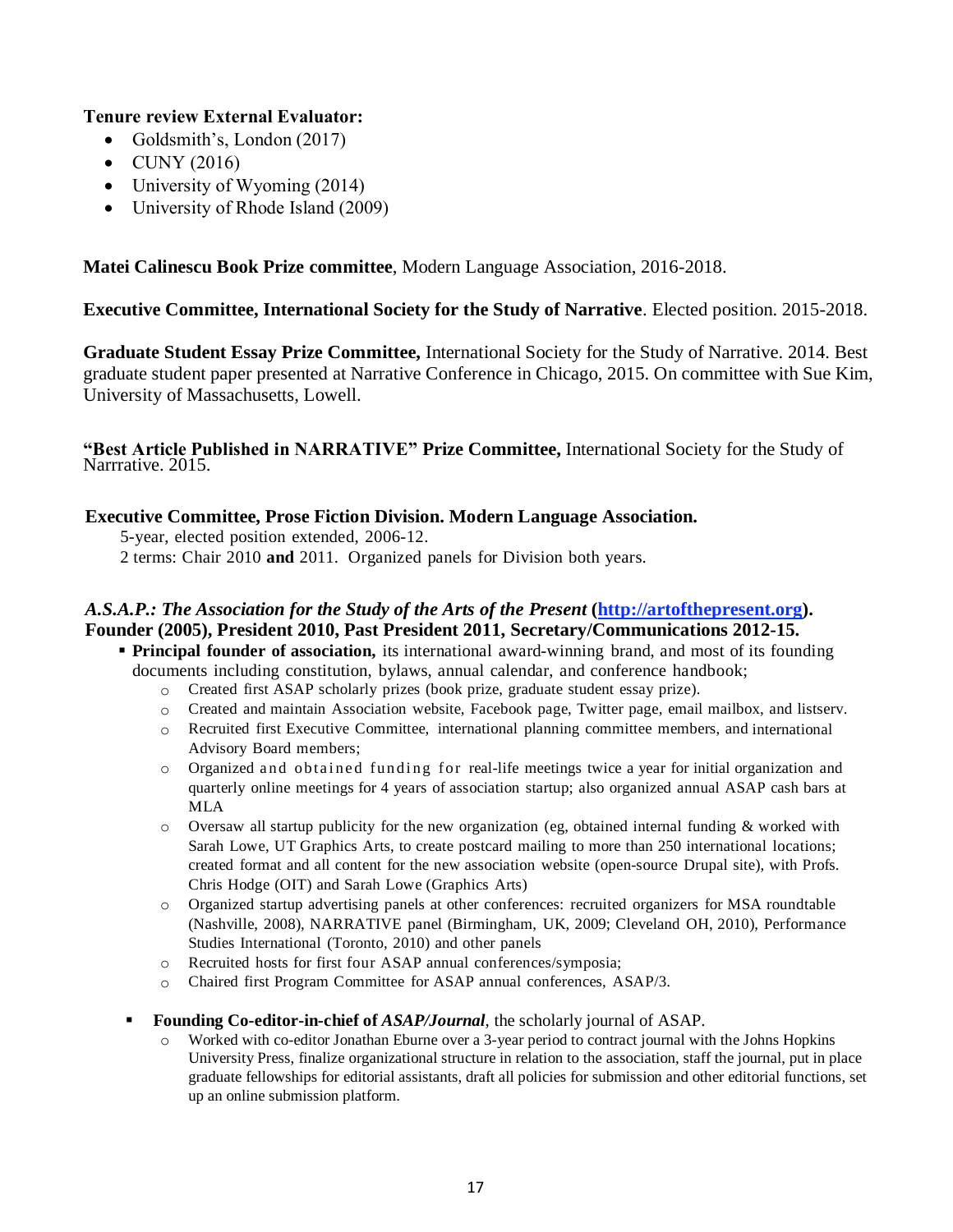- o Worked with a design team headed by Sarah Lowe at the University of Tennessee to create design templates for all features in the journal
- o Started a functioning advertising and submissions process beginning in 2015.
- o Contracted a web programmer and a managing editor to develop an online, open-source site for the journal that will house materials supplementing the print journal: book reviews, features, and a gallery featuring a born-digital artwork.
- **Conference Host for launch conference of** *ASAP* Knoxville, TN, October 22-25, 2009. Hosted by UT Department of English, Knoxville, TN. Featured work by 115 speakers from China, the UK, the U.S., Japan, Canada, Finland, Germany, the Netherlands, and Spain.
	- o Created all infrastructure for this and future ASAP conferences, including an 18-page manual for future conference organizers
	- o Won 6 institutional grants for which I was the principal writer (to fund the conference and bring in 3 internationally known speakers) totaling more than \$22,000 (with total monies generated after registration equaling more than \$40,000)
	- o Organized all components of ASAP/1, from the creation and dissemination of the Call for Papers to program construction to offsite receptions, and organized all email mailings of notices and materials to conference attendees
	- o Organized and supervised a local arrangements team consisting of UT faculty and graduate students from the School of Art and Architecture and School of Arts and Humanities;
	- o Worked on design for a final conference website with Prof. Sarah Lowe (Art) and Ryan Woldruff (English graduate student), and contributed content to site [http://asapconference2009.ning.com](http://asapconference2009.ning.com/)
	- o Created co-sponsored events (talks and receptions) at the KMA, Baker Center, and UT Art & Architecture and made all arrangements for local and national publicity for conference and talks on the UT campus;
	- o Created 7 major conference panels with internationally known publishers and scholars.

### **ASAP Book Prize Committee,** 2012.

Chair of committee, creator of prize in 2012.

#### **George and Barbara Perkins Book Prize Committee,** International Society for the Study of Narrative.

- 2012 (with Brian Richardson, Gerald Prince. 41 books submitted)
- 2007 (with Alison Booth, Dorothy Hale. 22 books submitted)

#### **MLA First Book Prize Committee.**

2006-8 (2-year, invited position. 2006: 78 books submitted for prize consideration. 2007: 87 books submitted for prize consideration.)

Selection Committee for Best Graduate Student Paper Presented at Annual Conference, South Atlantic Modern Language Association (SAMLA). 3-year appointment, 2005-8.

#### Selected Panels and Roundtables organized:

- Modern Language Association,
	- o Panel, "The Ethics of Narrative Language," for the Society for the Study of Narrative Literature, San Diego, CA. December 2003
	- o Roundtable, "A Singular Post-Modernity? The Logic of 'Between-ness' in the Contemporary Arts: An A.S.A.P. Roundtable." San Francisco. Dec. 2008.
- ASAP
	- o ASAP/9, Berkeley, CA: "Against Endtimes: Continuity as Critique"
	- o ASAP/7, Greenville SC: "Open or Framed? What's at Stake for Interpreting Art?"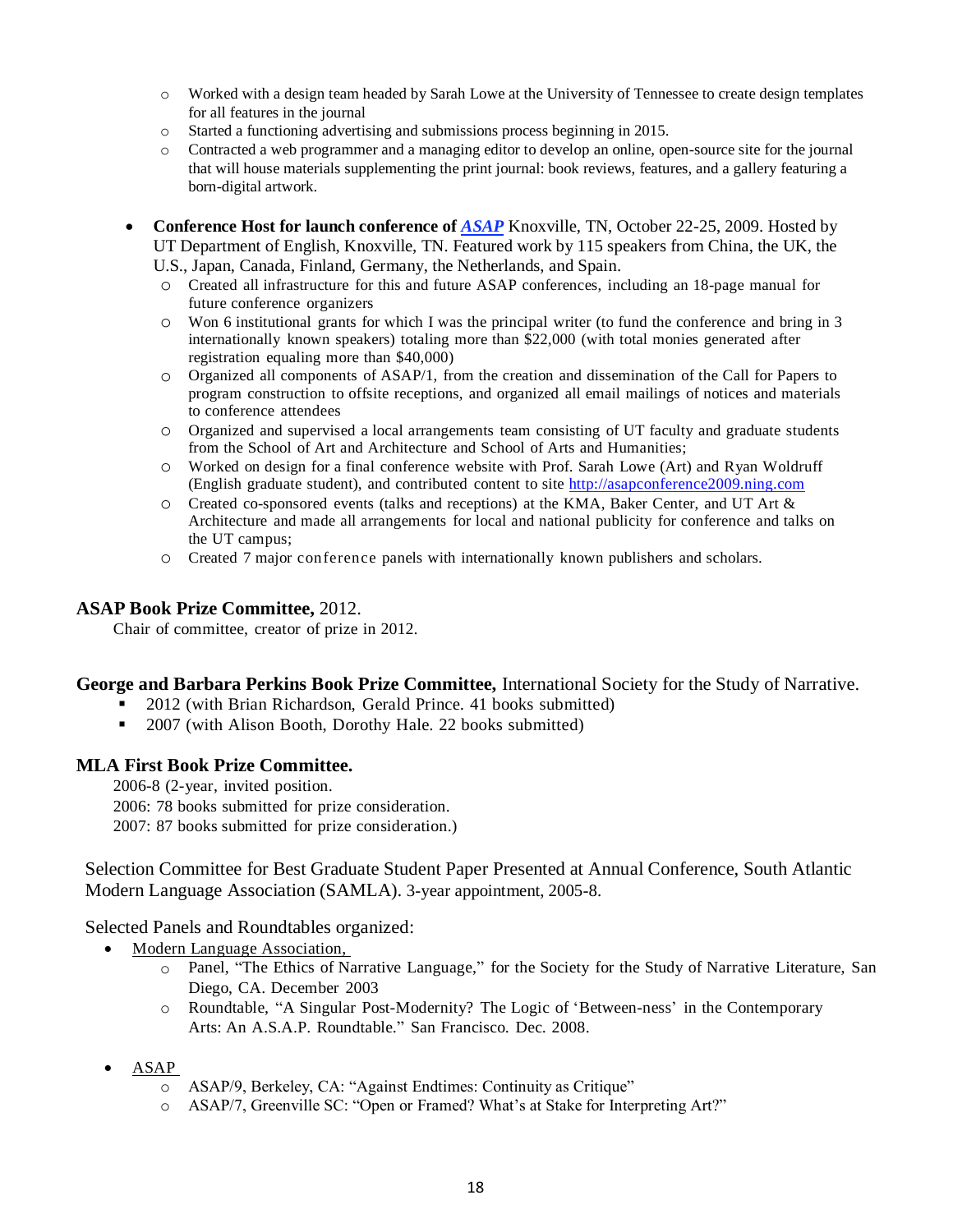- o ASAP/6, Shanghai Jiao Tong University, Shanghai, China, 2014: "The Planetary Arts"
- o ASAP/5, Wayne State University, Detroit, 2013:
	- "Dialogue, Interaction, and the Urban Arts"
	- "Time: Keywords for the Present"
	- "Public / Private Arts"
- o ASAP/4, Royal College of Art, London, 2012: "Genre as Action: Intertextuality, Interactivity, Engagement"
- o ASAP/3, Wyndham Grand Hotel, Pittsburgh, 2011:
	- "Publishing the Contemporary" publisher's roundtable organizer and moderator
	- "Contemporalities: Keywords for the Present" panel co-organizer
	- "Planetary Relations: Arts After Postmodernism" panel co-organizer and moderator
	- **•** Plenary introduction for Paul D. Miller (aka DJ Spooky)
- NARRATIVE: An International Conference
	- o "Shipwrecked in Reality: Modern Kindness, Hope, and Narrative." Burlington VT, April 2004
	- o "Postmodernism, Narrative, and History." University of California/Berkeley, CA. May 2003.
- Southeast Modern Language Association:
	- o "History, Literature, and the Sacred." Birmingham, AL. November 2000.

Selected seminars organized, American Comparative Literature Association

- Two 12-person seminars: "Literature and the Post-Secular." California State University San Marcos/San Diego, CA. April 2003.
- 8-person seminar: "Narrative, Form, Beauty: Resistance." Penn State University. March 2005.

Chair, Materials Committee and Member, Local Arrangements Committee, SAMLA, Birmingham, AL. October 2000.

Special Session chair and petitioner for permanent session status, Native American Literature. Northeast

Modern Language Association, 1994. (This session is now a permanent session at NEMLA.)

### *Selected Service, The University of Tennessee University*

**Afrofuturism Week co-creator** (with Michelle Commander), **March 27-31, 2017**. Activities included

- Afrofuturism Book Exhibit, Hodges Library, 2nd Floor
- Afrofuturism Research Guide, UT Libraries online
- Film Showings and Discussion: John Akomfrah's *The Last Angel of History* and Terence Nance's *An Oversimplification of Her Beauty*, Frieson Black Cultural Center
- Book Discussion of Octavia Butler's novel *Kindred*, Professor Michelle Commander, East Tennessee History Center
- #UTKFutures Event, Hodges Library, 2nd Floor
- Student poster display: "Literary Futurisms." Hodges Library,  $2<sup>nd</sup>$  floor
- **"The Futures of Afrofuturism" symposium, Thursday, March 30 and Friday, March 31,**  Haslam Business Building, West Wing (Room 440). Symposium featured 8 invited speakers from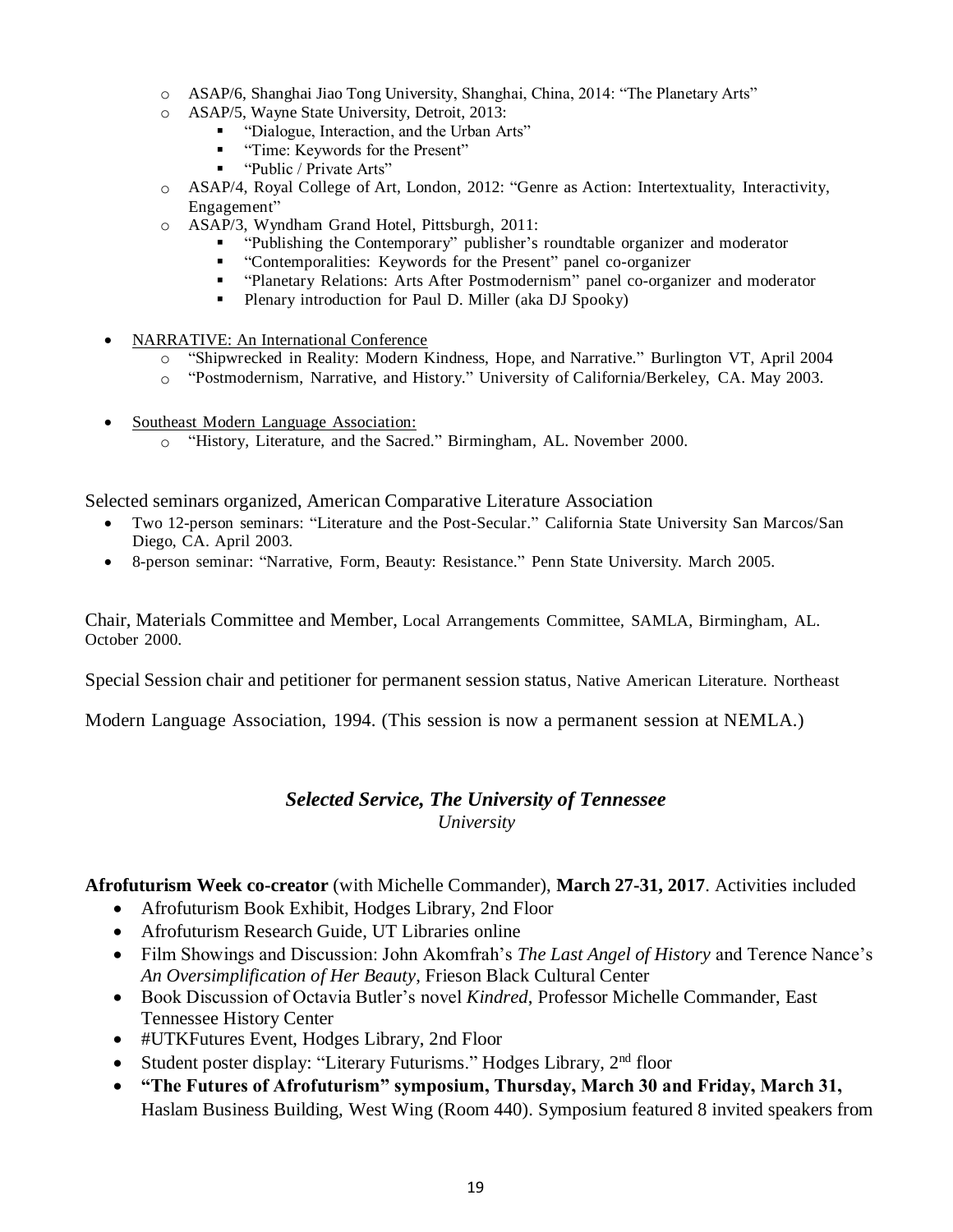outside UT.

• "At Home": A talk by Nigerian-American writer Nnedi Okorafor, Lindsay Young Auditorium

# **Undergraduate Research Advisory Council** (as UT Humanities Center Director), Spring 2017-Present.

## **American Academy in Rome applications evaluator**, Spring 2017.

**University of Tennessee "Professional Scholarly and Development Award" applications evaluator,**  Spring 2017.

**Mid-Cycle Review Team,** UT Modern Foreign Languages and Literatures, Spring 2016. (served on Program Review team in 2011)

**Program Review** Team member, 3-day Program Review, Modern Foreign Languages and Literatures, University of Tennessee, March 2011.

**Humanities Center Steering Committee**, 2015-2017. Chair, subcommittee to formulate strategic plan, spring 2016

**Creator and Core Faculty**, with Jered Sprecher and Dan Magilow, CAAS: Contemporary Arts and Society Research Seminar. UT Humanities Center. Approximately 15 participants. Approved Summer 2015 with \$6000 budget for 2015-16. Reapproved for 2016-17. [https://contemporaryartsandsociety.wordpress.com](https://contemporaryartsandsociety.wordpress.com/) Sole organizer of campus talk by Lokeilani Kaimana.

**Co-creator,** with Bill Hardwig, of **Contemporary Arts and Culture Connections Package**, University of Tennessee, 2014. Approved 2015.

## **Committee to Reappoint Head, Department of Theater, University of Tennessee,** Fall 2015

**Haines-Morris Endowment** Selection Committee, 2010-13

## **Public Talks, The University of Tennessee:**

- Panelist, Teaching Life of the Mind book: Margaret Dean's *Leaving Orbit*. Summer 2016.
- Paper Presentation to CAAS, "The Temporality of Dialogue," for research seminar publication workshop, March 2016.
- Talk to English Department, as part of Teaching Brownbag series. "Teaching Graphic Novels," Fall 2015.
- Talk to English Department Faculty, as part of Teaching Brownbag series. "Using Journals with Blackboard," Fall 2014.
- "Naomi Klein's This Changes Everything: Capitalism vs. The Climate. 90-minute public roundtable with three other A&S faculty members at the University of Tennessee hosted by the UT Center for the Study of Social Justice and the UT Committee on Social Theory.
- "Teaching Comics: *Daytripper*." Panel discussion for Life of the Mind freshman seminars, 2014,
- "Professionalization in English Studies." Graduate Fall Placement Retreat, Department of English,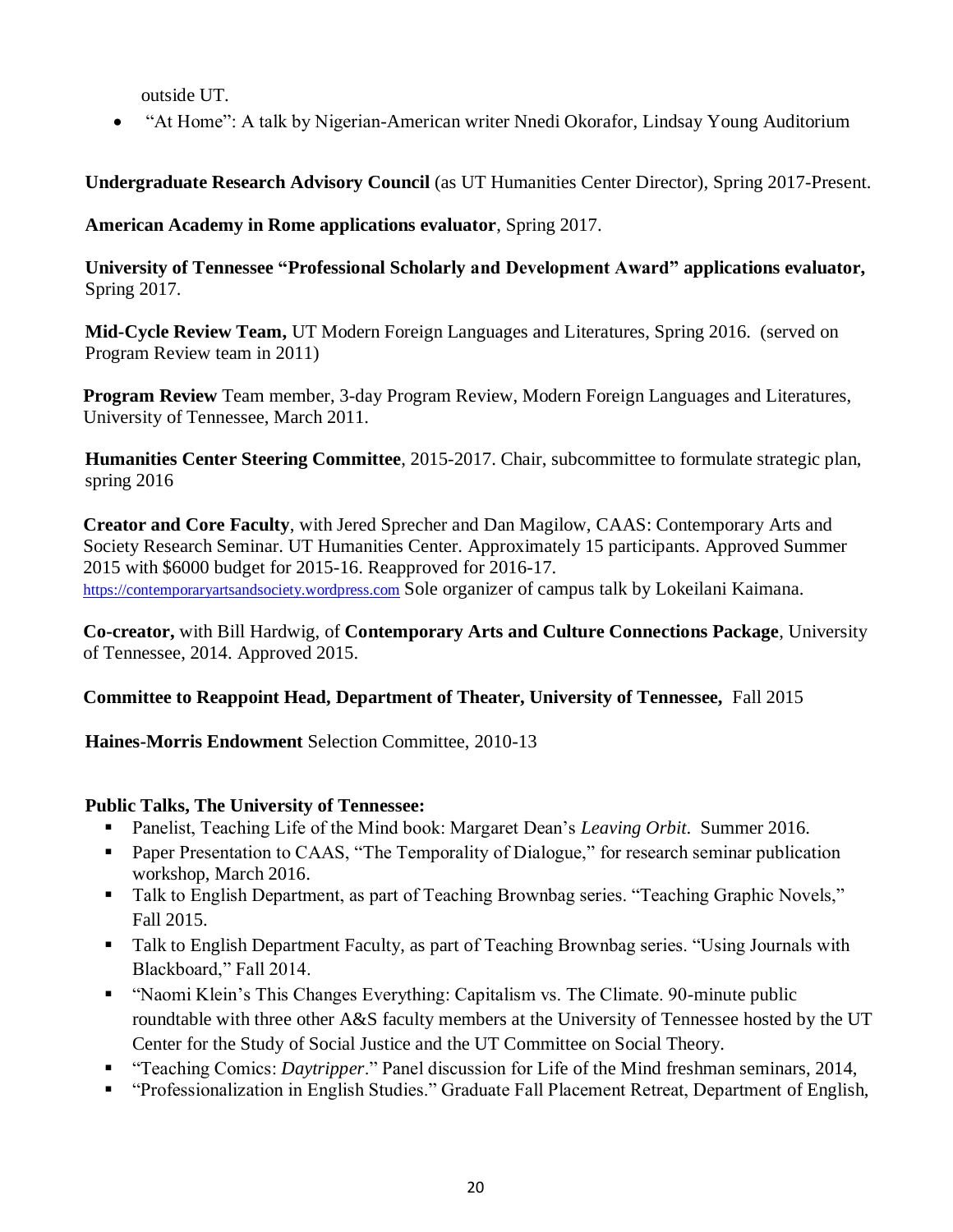Fall 2012.

- Talk to Scholarly Communication Committee, Hodges Library: "Using Digital Media in Contemporary Literature and Culture Courses," March 2011.
- Literary Colloguy: Diane Glancy's *Pushing the Bear*, Fall term, 2008.
- "Second Life and Psychogeography." Humanities Initiative Luncheon Lecture. Fall 2007.
- "Publishing as a Graduate Student." Graduate Fall Placement Retreat, Department of English, 2007.
- "Narrative Storytelling." Talk to Graphic Design class, instructor Dr. Sarah Lowe, Fall 2006.
- "Academic Publishing." Fall Teaching Workshop, Dept. of English, August 2005.
- "Finding your place in the profession." Graduate Job Placement Retreat, Dept. of English, Fall 2005.
- "Writing Successful Essays in Graduate School." Fall Teaching Workshop, Dept. of English, 2005.
- "Self-determination and the Job Market." Placement seminar, Dept. of English, 2004.
- "Interviewing." Presentation at GSE Professional Development Seminar, Dept. of English, 2004.
- "The Academic and Technical Communication Job Markets." GSE Professional Development Seminar panel, 2003.

## **College Convocation Awards committee,** School of Arts and Humanities Teaching Awards (2009)

Ngugi wa Thiong'o lecture, Baker Center, October 2009

Sole author of 3 internal grants totally \$8500 for honorarium and travel, arranged speaking venues & receptions at Baker Center and Ewing Gallery, publicity and advertising; worked with Gichingiri Ndigirigi and Benjamin Lee in English, Sarah Lowe in Graphic Arts (A&A), and UT A&H publicity.

## **University Graduate Council Representative,** 2004-2008

- Curriculum Committee 2004-6
- **•** Credentials Committee 2006-8

## Supporting Member of University committees:

- Planning Committee for "Democracy and Tradition" symposium, University of Tennessee, October 6-10, 2004
- Synch Learning Task Force, chair William Dunne (2006)

Interviewer, English Education Admission Board, 2003.

# *Department of English*

Search Committees, Department of English, University of Tennessee:

- Latino/a literatures  $(2017)$
- Creative Writing (2007)
- Southern Literature (2006)
- 19th-century Literature (2004)

# English Department Administrative Committee (elected position), English Department

- $\blacksquare$  Fall/spring 2014-16
- Fall/spring 2011-2012, 2012-13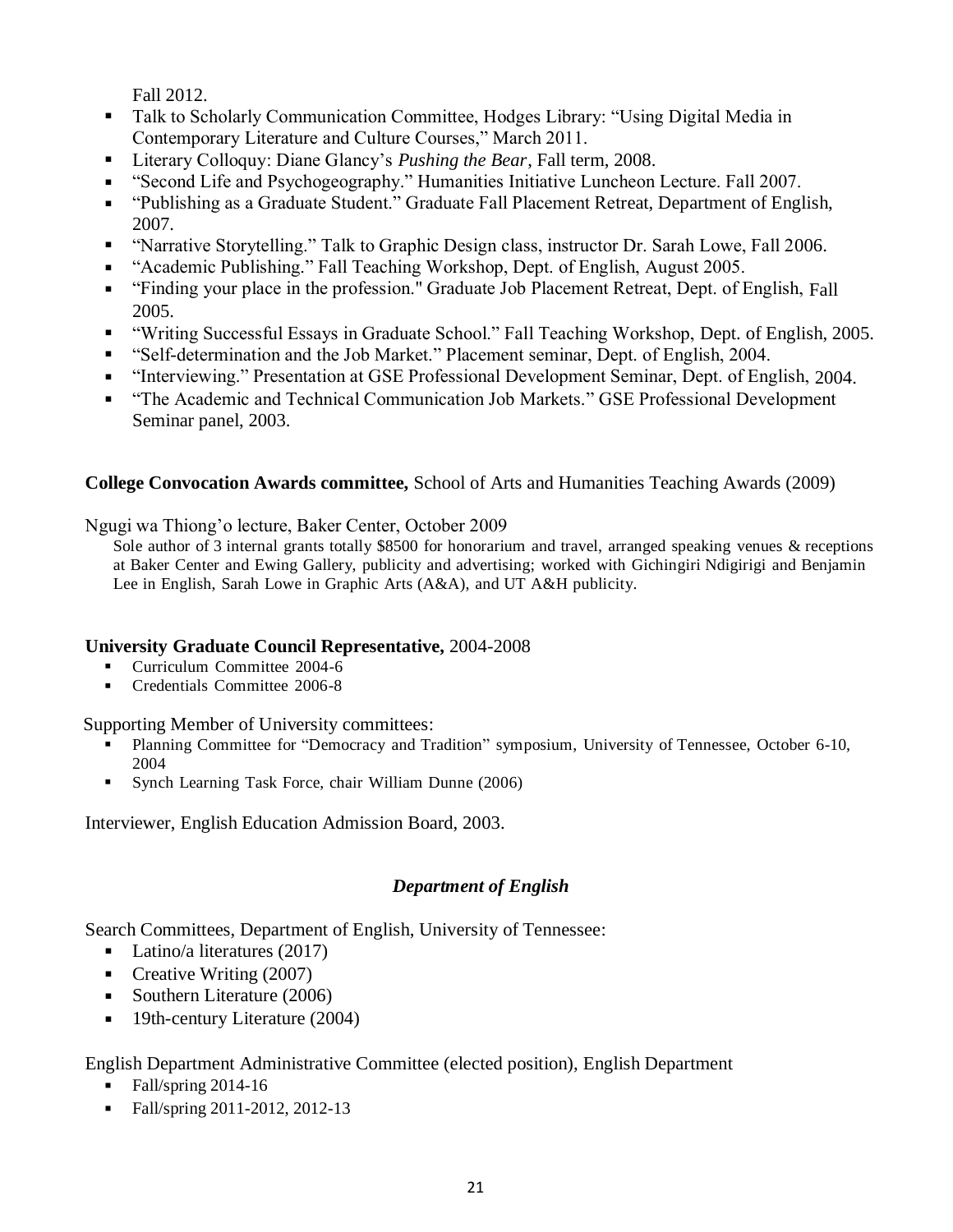**•** spring 2011 (replacement election)

English Department, Website and Communications Committee, 2014-2016.

English Department, Recruitment Committee (chair), 2015-16.

English Department, OnlineTeaching Committee, 2015.

Hodges Summer Research Grants Committee. Awarded grants for 2015-16 and initiated revision of grant parameters for future grant cycles; revision was approved by faculty vote in spring 2015.

Advocate and presenter of materials, Heather Hirschfeld's promotion to full professor, Fall 2014.

Organizer of campus visit for Alison Gibbons, Senior Lecturer in English, De Montfort University. 11/2014.

**Classroom Author Visits**: Arranged Skype classroom visit by prominent authors and critics for various UT English classes I have taught.

- English 670: "Thomas Pynchon and David Foster Wallace." Short interviews between graduate students and three prominent critics: Brian McHale (Ohio State University); Lee Konstantinou (University of Michigan); and Luc Hermann (University of Antwerp)
- English 340: Science Fiction and Fantasy. Discussion with fiction writer Charles Yu of Yu's book *How to Live Safely in a Science Fictional Universe*. Fall 2014.

**International teaching project** on Mark Z. Danielewski's *The Familiar* in English 456, Spring 2015. With Rita Raley (University of California, Santa Barbara), Alison Gibbons (De Montfort University), Kate Marshall (University of Notre Dame), Treena Balds / Colin Milburn (University of California, Davis), Julia Panko (Weber State University), and Lindsay Thomas (Clemson University). Wordpress site for project, with my class's comments, at [https://thefamiliar.wordpress.com](https://thefamiliar.wordpress.com/) 

English Department Library Committee, 2011-12, 2012-14

English Department: Division member, Chair, Modern/Contemporary. Division Work:

- Chair, C20/C21 Division, 2005, 2007, 2009, 2012, 2014
- Committees to create new contemporary poetry course, redefine English 456, create new Contemporary Literature Ph.D. exam reading list

Faculty Mentor (of probationary faculty), Department of English

- 2016-21 (Sean Morey)
- 2006-13 (Benjamin Lee)

English Department Lecturer Teaching Observations/Evaluations of English Dept. Lecturers, 1-2 per year, 2012-17.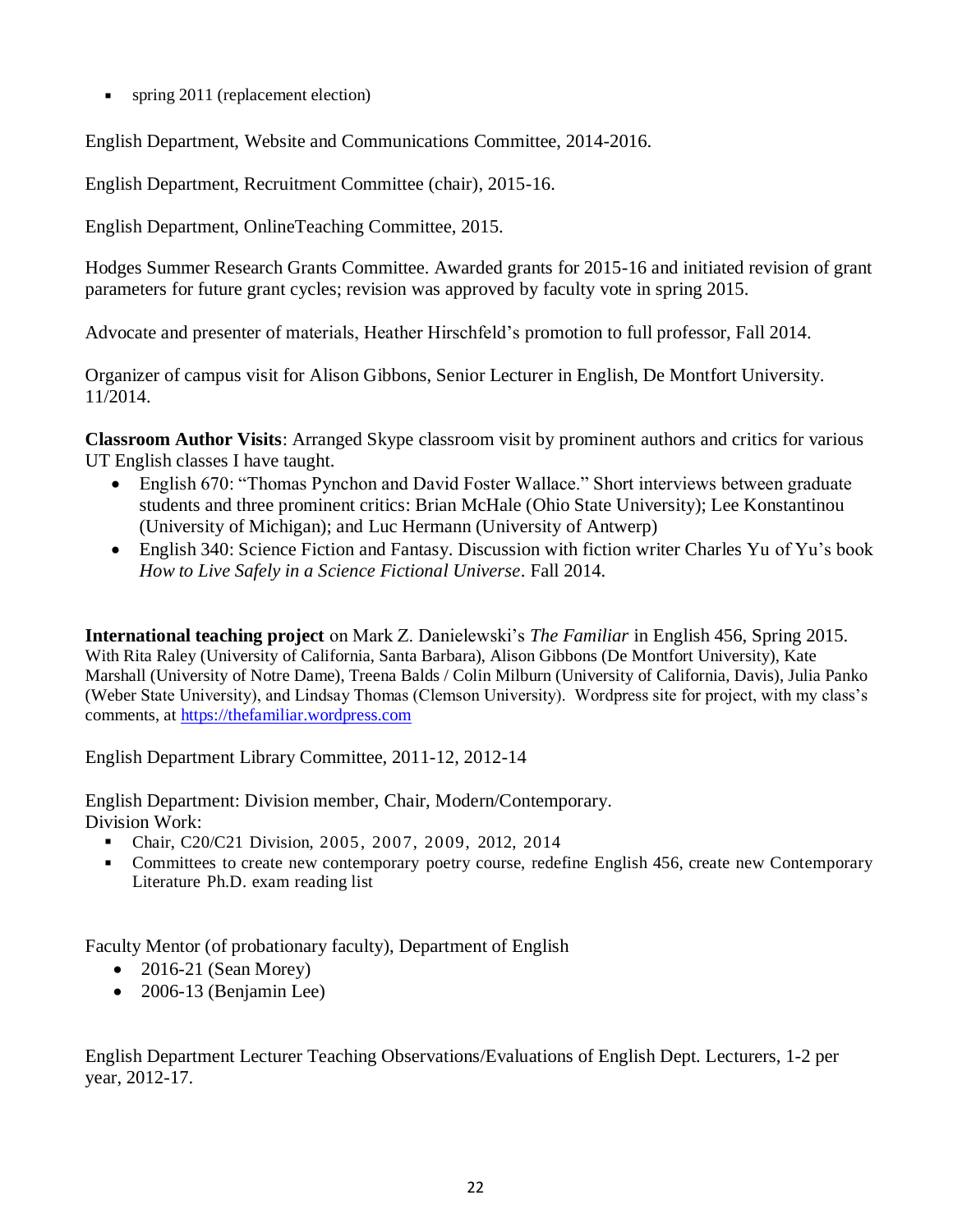English Department Literature and Textual Studies Speakers Series 2008-9; 2009-10 (Chair); 2010-11 (Chair)

English Department, Advisor and co-creator, NEXUS: An Interdisciplinary Conference.

Biennial conference featuring professorial faculty and graduate students from international universities and run by the UT Graduate Students in English.

- "NEXUS: Collected and Collective Identities," April 2008
- "NEXUS: Nation and Religion," April 2006.
- "NEXUS: Reconstructing Theory and Value," April 2004

English Department Graduate Committee (Modern Division Representative), 2006

English Department, Mock interviews for job candidates, 11/06

English Department, M.A. Committee

- M.A. Exam Grading Committee (2003, 2004)
- Chair, M.A. Exam Grading Committee (fall 2003)

### English Department, Graduate Placement Committee, fall 2004-spring 2005

English Department, Award committees:

- Creative Writing Fiction Award, 2003
- Hodges Teaching Award Selection Committee for Assistant Professor, 2003
- Best Paper by a Graduate Student, Department of English, 2003.

#### *Representative Service at the University of Alabama at Birmingham*

#### **Director of Undergraduate Studies,** Dept of English, University of Alabama at Birmingham.

8/98-8/02. Special Projects: Oversaw quarter-to-semester conversion for undergraduate program; wrote "Information Booklet for Instructors of 200-level Literature Courses"; created external and internal research and publication internship program; wrote "Guidelines for Honors Theses" and created new undergraduate Honors Program guidelines; initiated new department course evaluation forms; created Information Center & website for undergraduate program. Regular Duties: hiring of all adjunct literature faculty and overseeing part-time faculty teaching performance reviews; directing the English Honors Program; directing the English undergraduate internship programs; creating and maintaining UAB English Undergraduate Programs website; approving all transfer of credit applications; approving all applications for degree; chairing English Department Undergraduate Committee; serving on dept. Curriculum and Personnel Committees; consulting with dept. chair concerning undergraduate course scheduling and catalog course descriptions; solely directing the annual Orientation for EH Majors, School of Arts and Humanities Accepted Students Day, and Career Day for English Majors; identifying Outstanding English Major and Dean's Award candidates and distributing undergraduate awards at the annual English Honors Reception; advertising for English Department programs through department and community media relations; faculty sponsor of *Sigma Tau Delta* honor society; advising undergraduate majors.

**Creator,** *UAB Booktalk* (a town-and-gown book discussion group at the UAB, still in existence), 1999.

Faculty Senate, two 2-year terms.

Faculty Advisor, Dept. of English: English Club, *Sigma Tau Delta*, and Native American Cultural Studies Association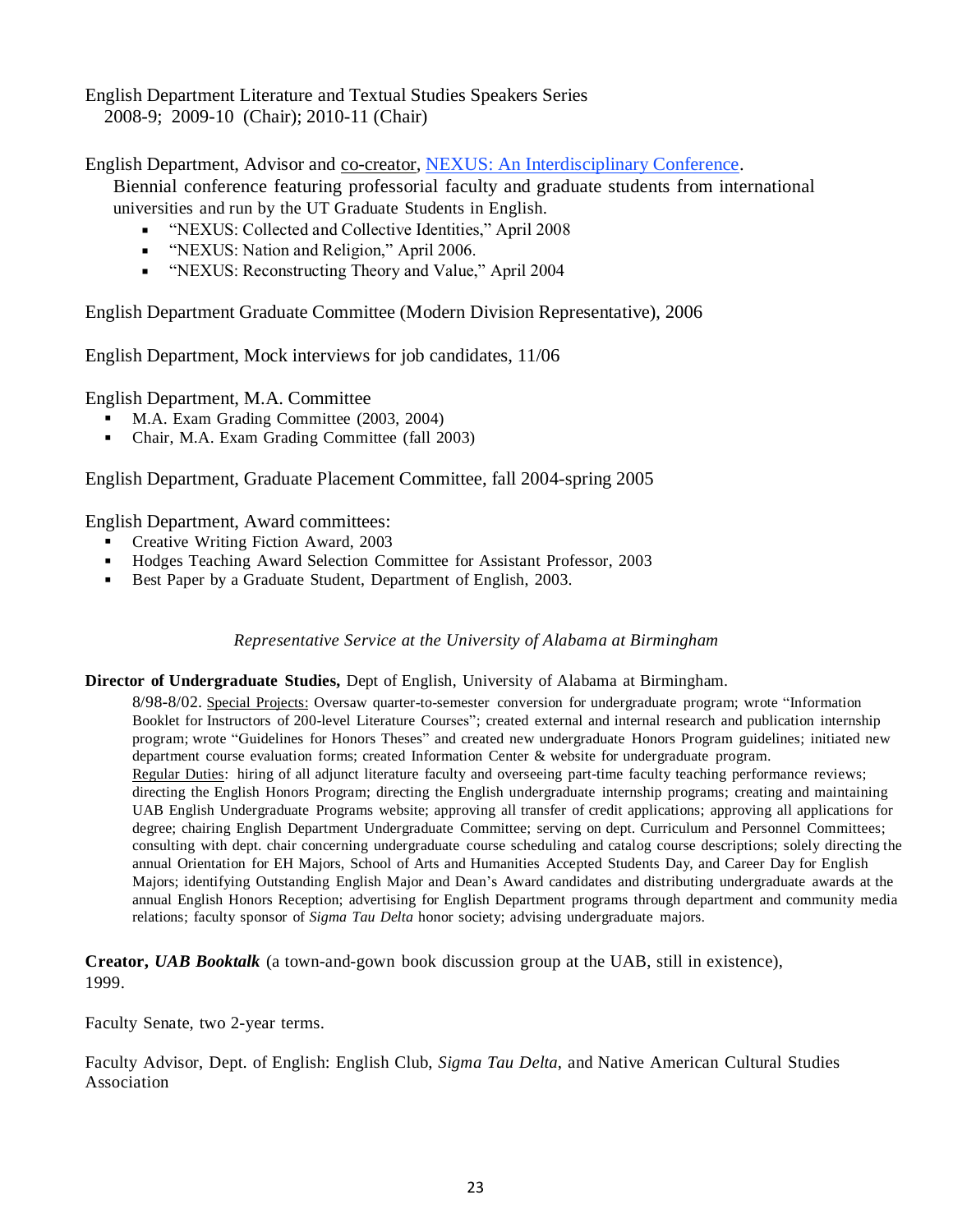Search Committees (6)

Representative Talks:

- Women's Studies Brown Bag Lecture, "The Lesbian Postmodern." 1994.
- Humanities Forum Lectures:
	- o "I'd got to decide betwixt two things': Teaching *Huckleberry Finn*," 1994;
		- o "Southern Tourism," 1999
- Panelist, "Conversations Among Cultures: Teaching Native American Literature in the High-School English Class." Nineteenth Annual Articulation Conference, University of Alabama at Birmingham, 1993.

### **Community Service Related to Professional Expertise:**

Affiliation with Knoxville Museum of Art for ASAP/1; coordinated showing of Anton Vidokle's installation "Night School," plenary talk, and reception at KMA auditorium, October 25 2009.

"Singing Our Way to Heaven: Composing the Methodist Hymnal." Church Street United Methodist Church, Summer 2008.

"Postmodernism and Self in the Work of Chuck Close." Knoxville Museum of Art, February 2005.

Knox County Schools Language Arts Teacher In-Service Presentation, "Teaching Native American Literature," Knoxville, TN, February 2003.

"Censorship and the Harry Potter Novels." Progress Club, Birmingham, AL. April 2001.

"Teaching the History of the Native Peoples of the Americas through Literature." Birmingham Area Teacher Consortium, "Incorporating Multi-Culturalism into the Daily Curriculum." Birmingham Civil Rights Institute, May 2000.

Book Groups: Talks, Lectures:

Erdreich Book Group Collective, Birmingham, Alabama:

"Michael Cunningham's *The Hours."* April 10, 2000.

"Arthur S. Golden's *Memoirs of a Geisha."* February 16, 2000.

"James McBride's *The Color of Water*." November 17, 1999.

"Salman Rushdie's *Midnight's Children*." October 20, 1999.

"Ernest Hemingway's *A Farewell to Arms*." September 15, 1999.

"Frank McCourt's *Angela's Ashes*." April 21, 1999.

"Louise Erdrich's *Love Medicine*." March 17, 1999.

"Robert Olin Butler's *The Alleys of Eden*." February 17, 1999.

"Charles Frazier's *Cold Mountain*." January 20, 1999.

"Primo Levi's *Survival in Auschwitz*." November 18, 1998.

"E. Annie Proulx's *The Shipping News*." October 21, 1998.

<sup>&</sup>quot;Virginia Woolf's *Mrs. Dalloway."* March 12, 2000.

<sup>&</sup>quot;Joyce Carol Oates' *Bellefleur*." January 19, 2000.